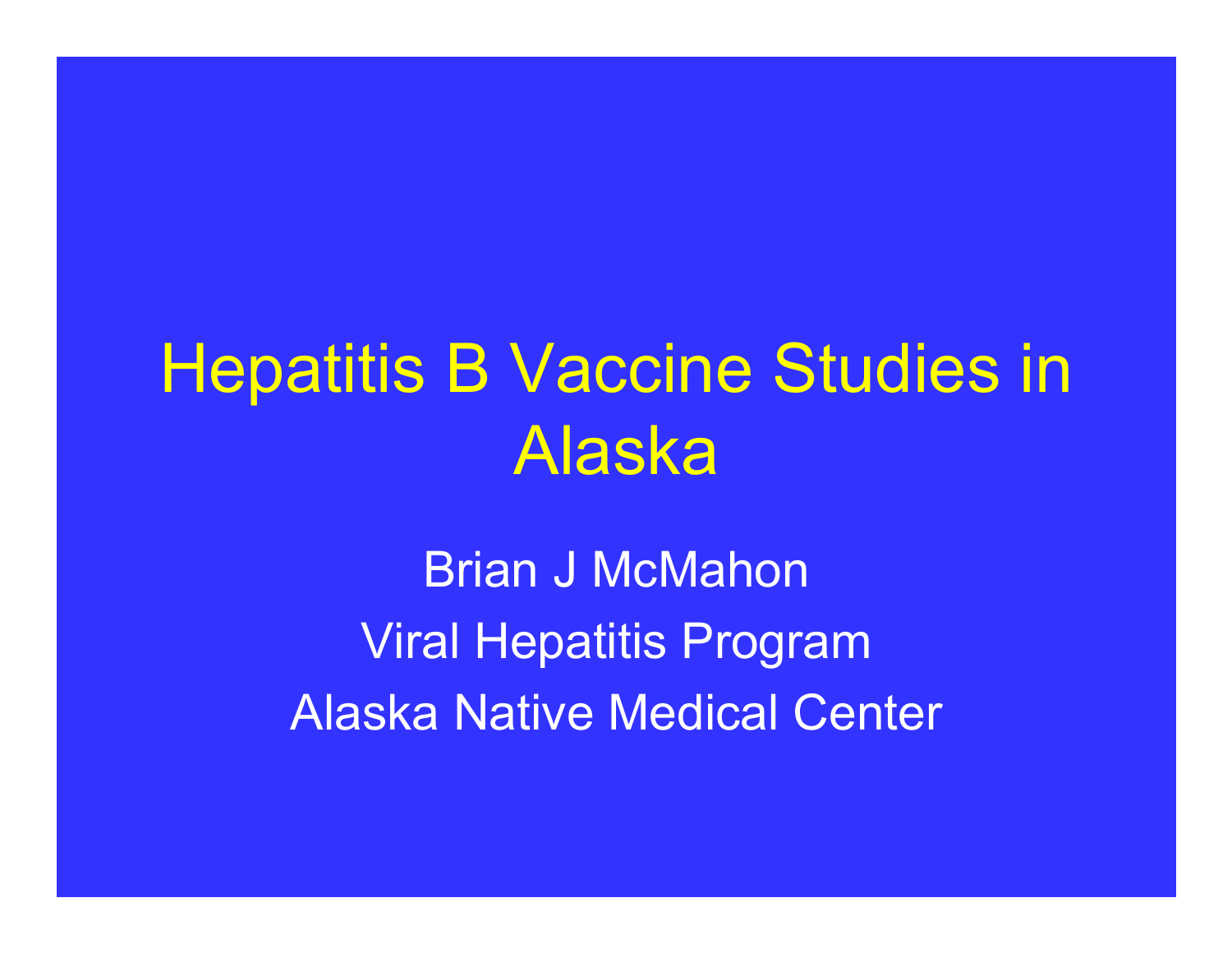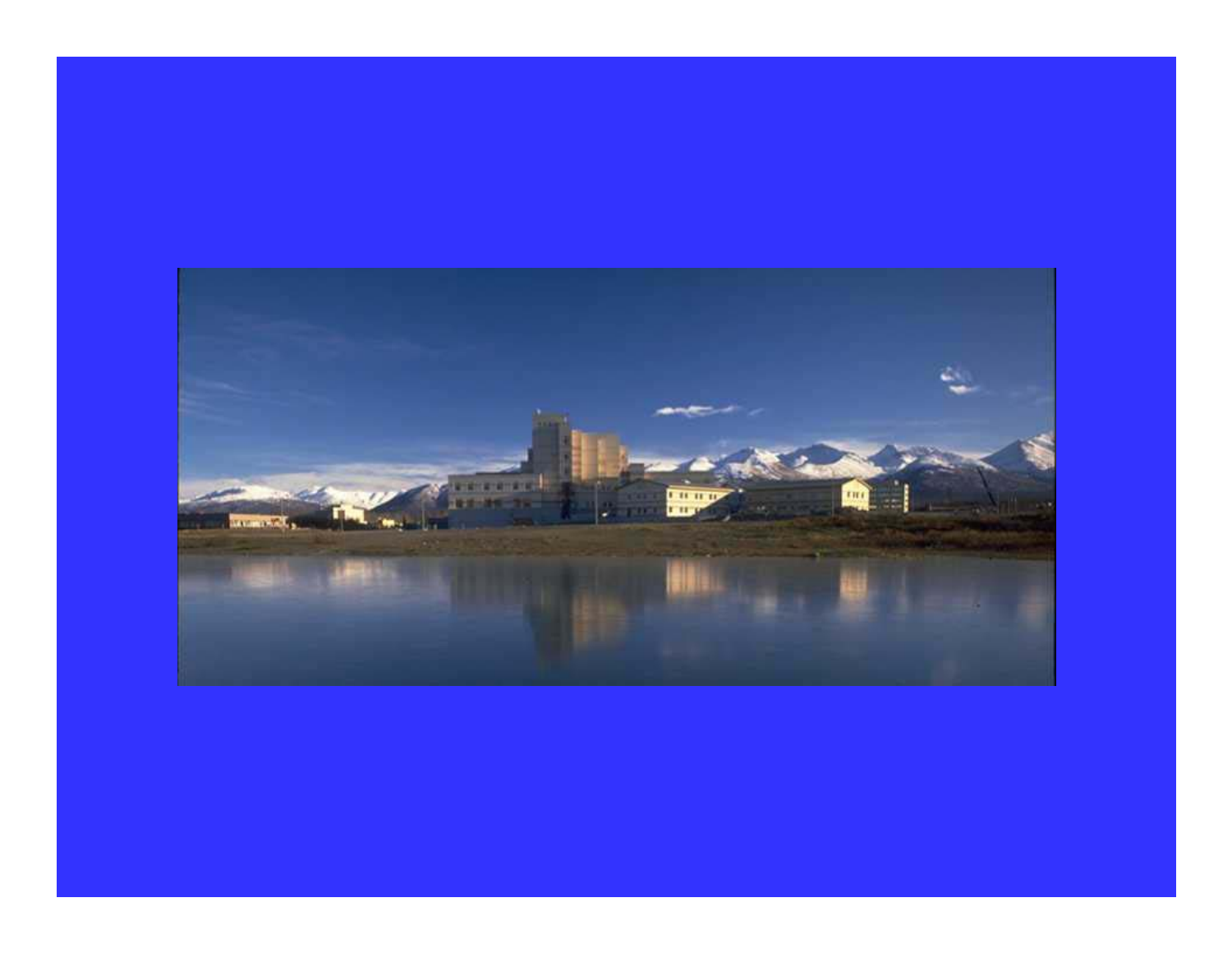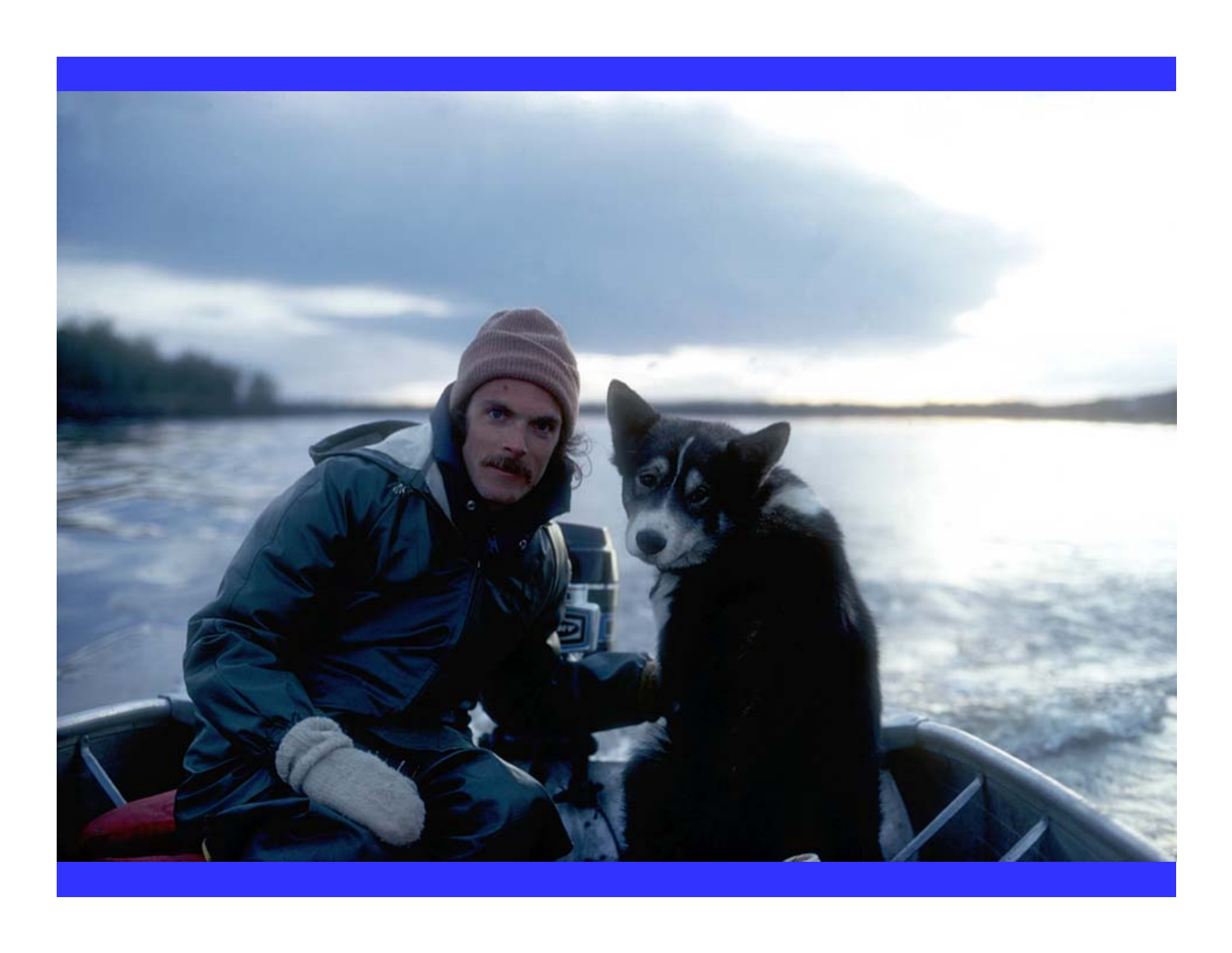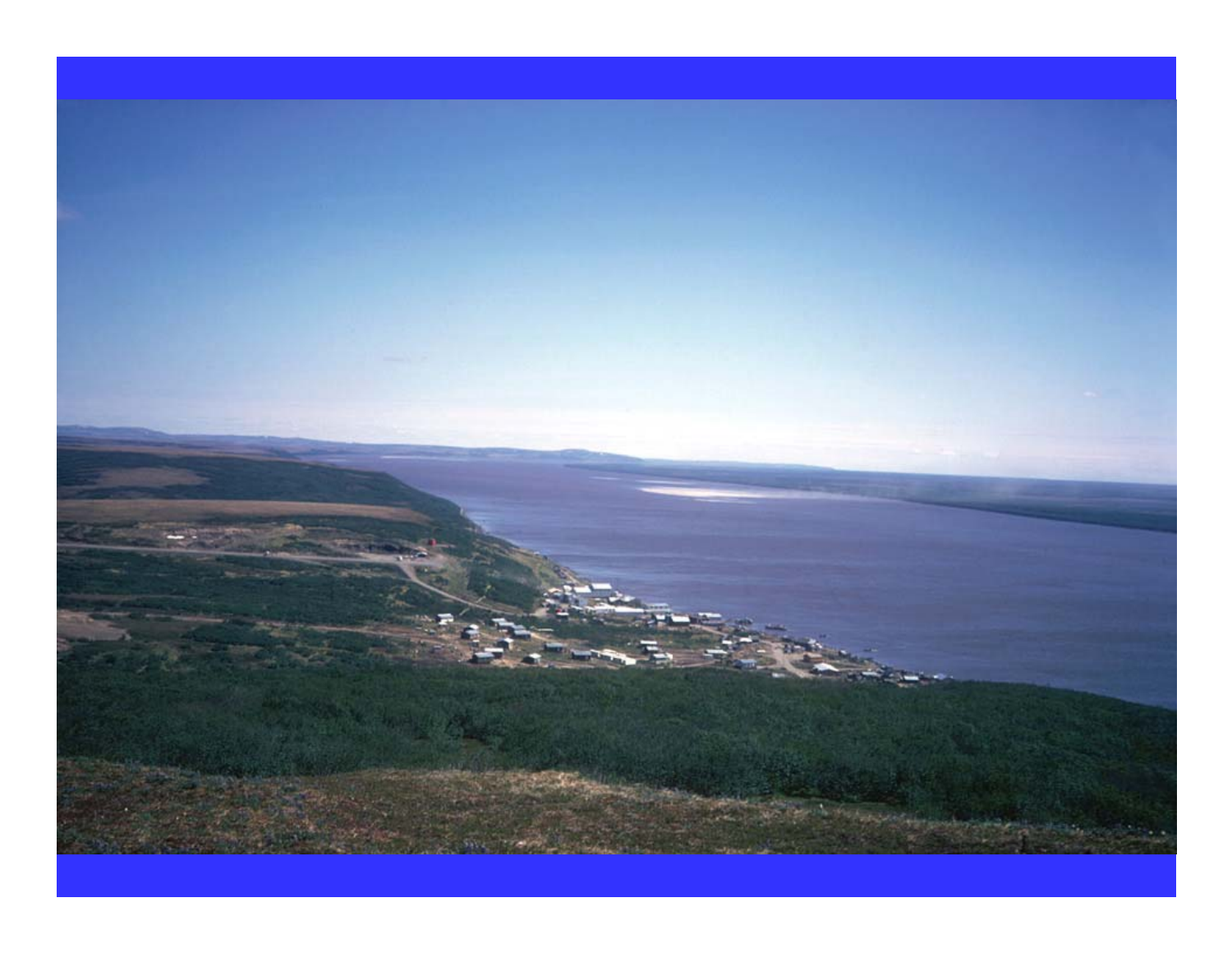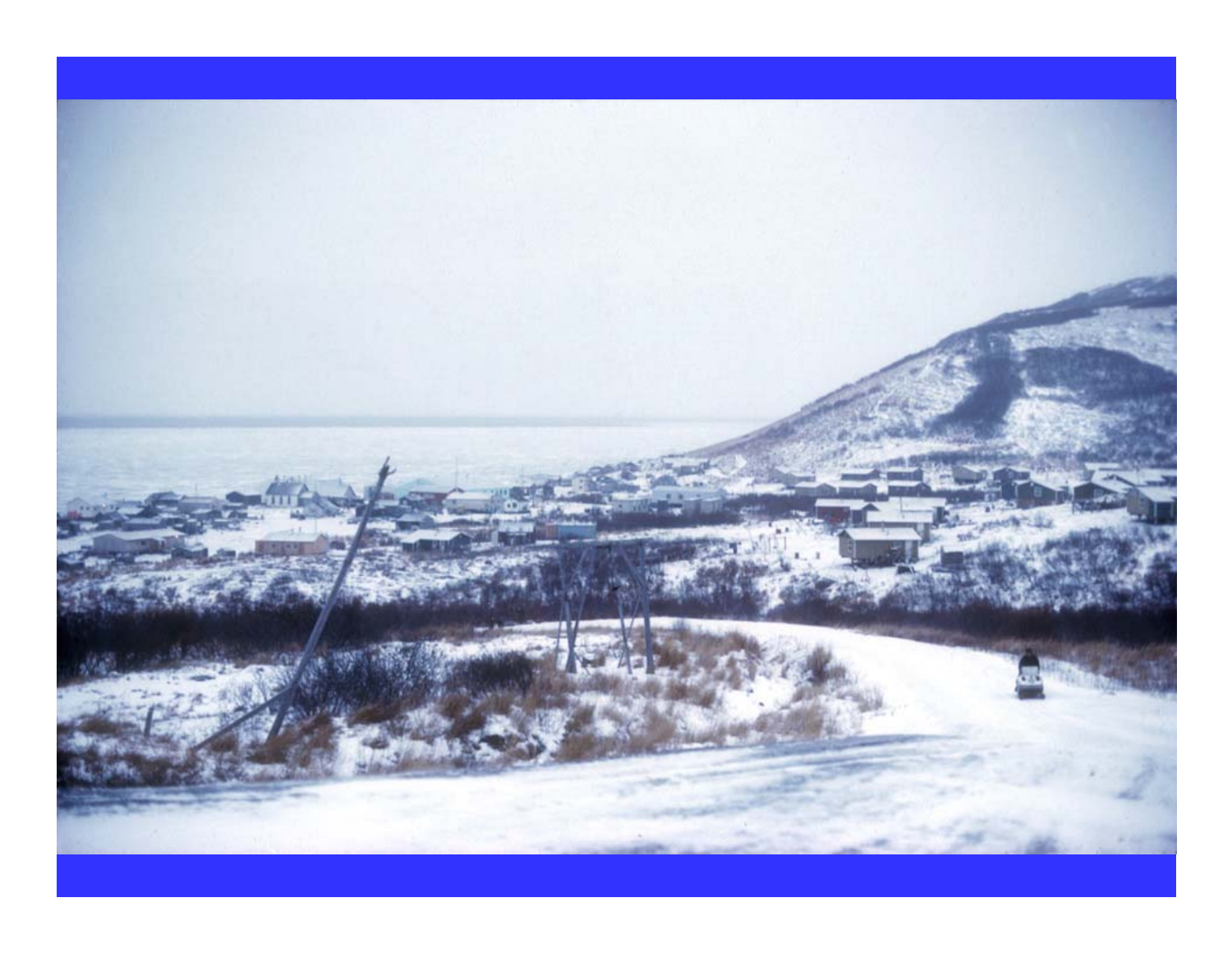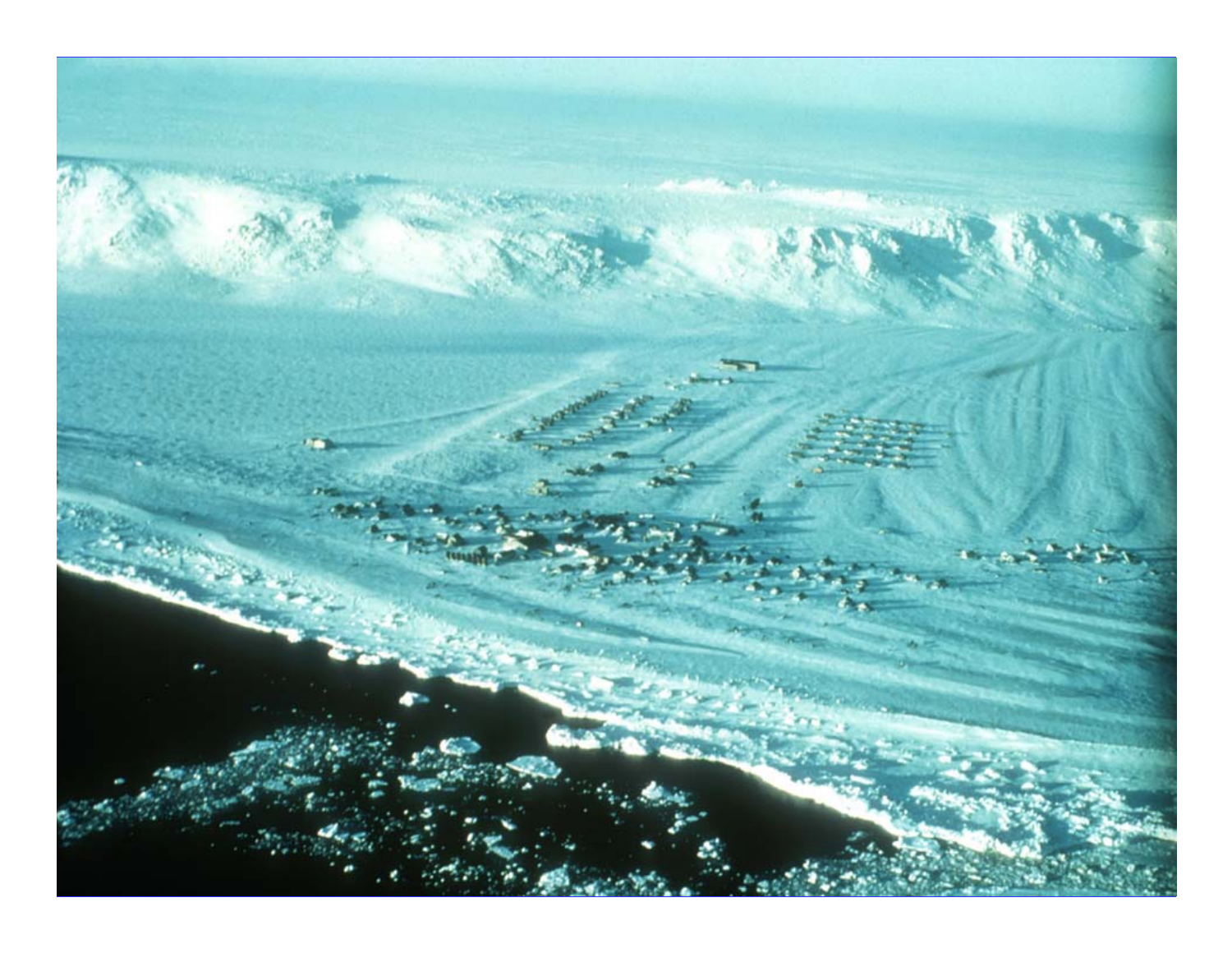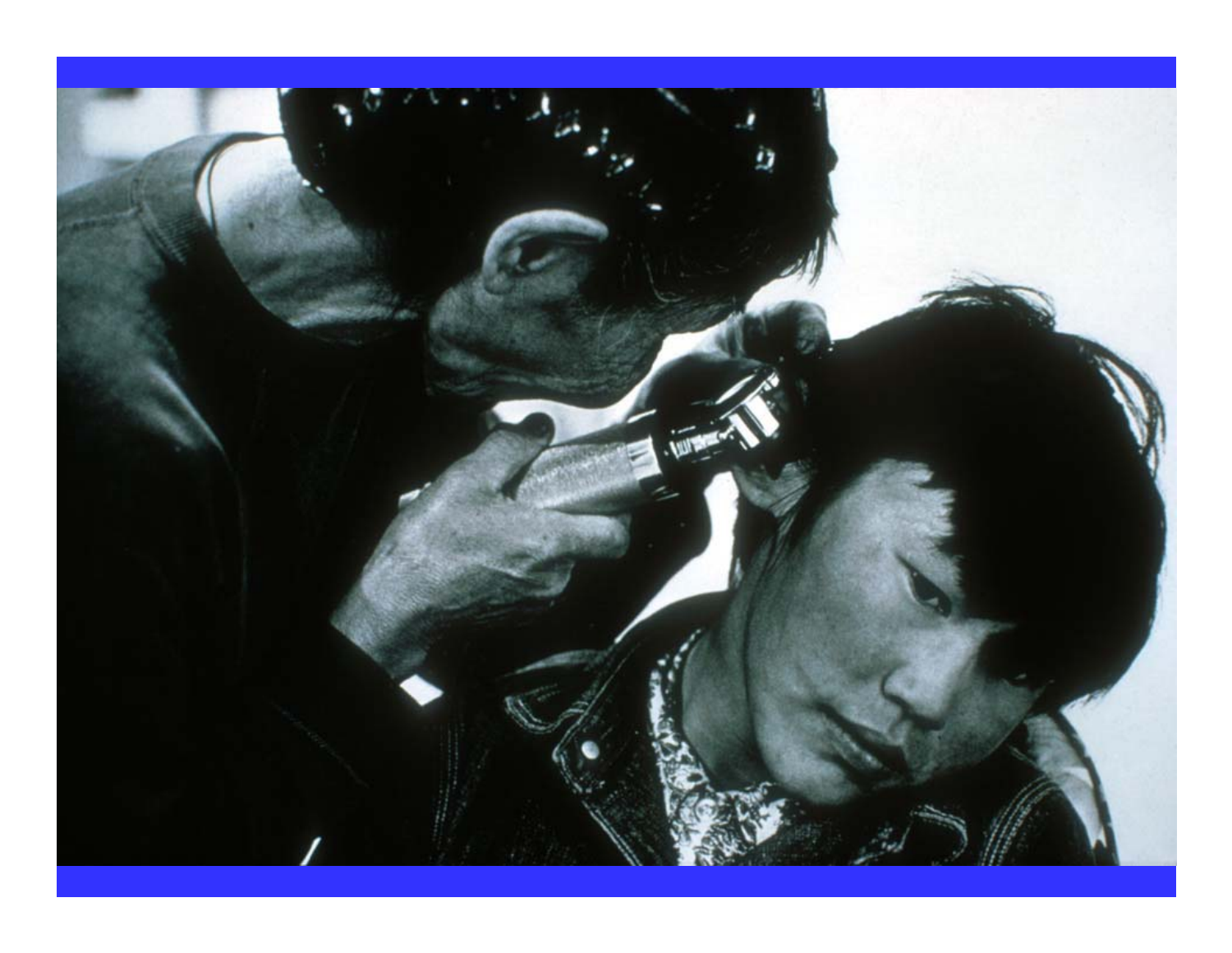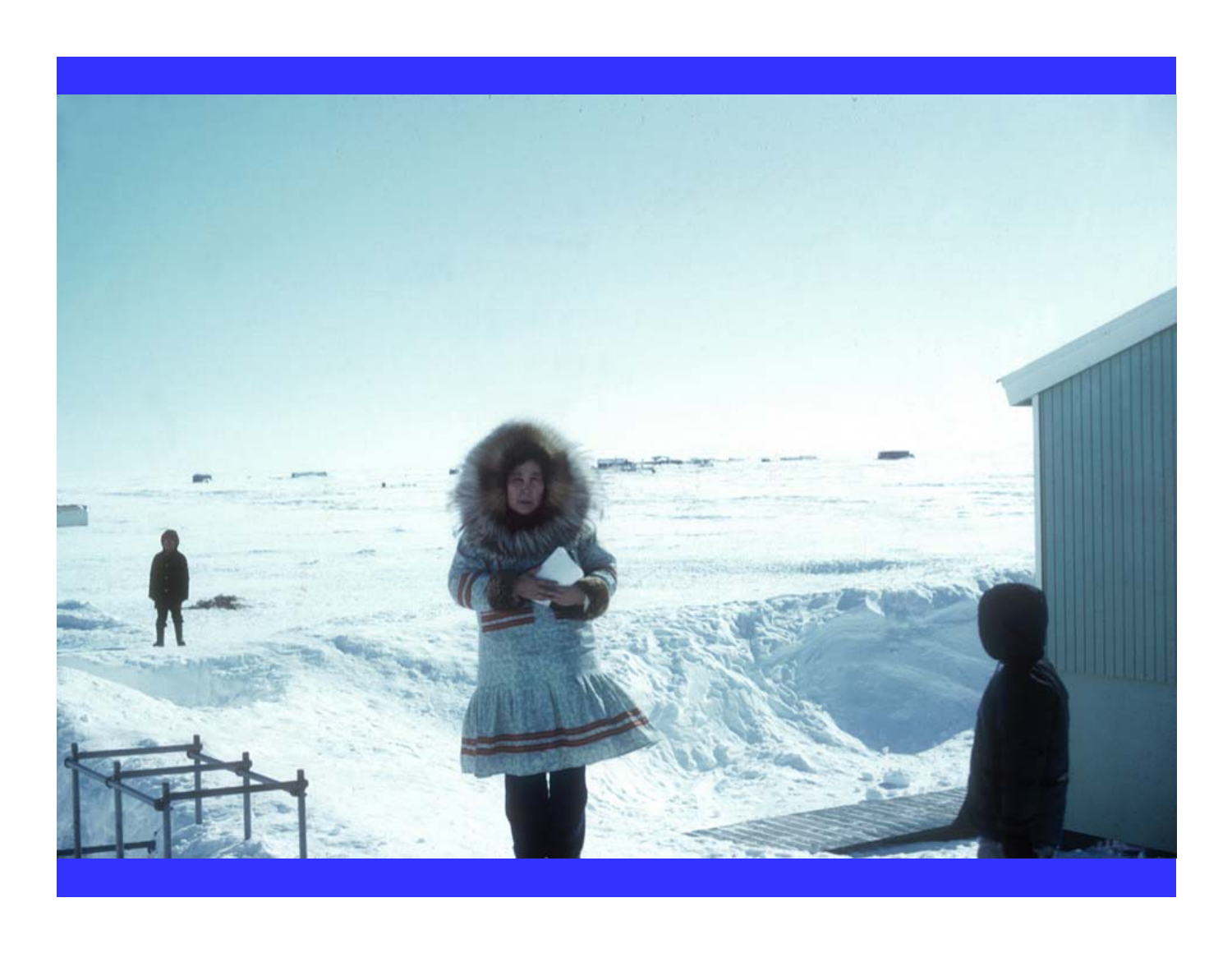# Long-term HB Vaccine and Booster Studies Conducted in Alaska

- Vax Demo
	- –Vax Demo Booster
- Long-term Infant –LTI Child Booster
- •Child Booster
- Employee Booster
- Yo Hep
- Long-term Protection of Vaccine on Incidence and Prevalence of HBV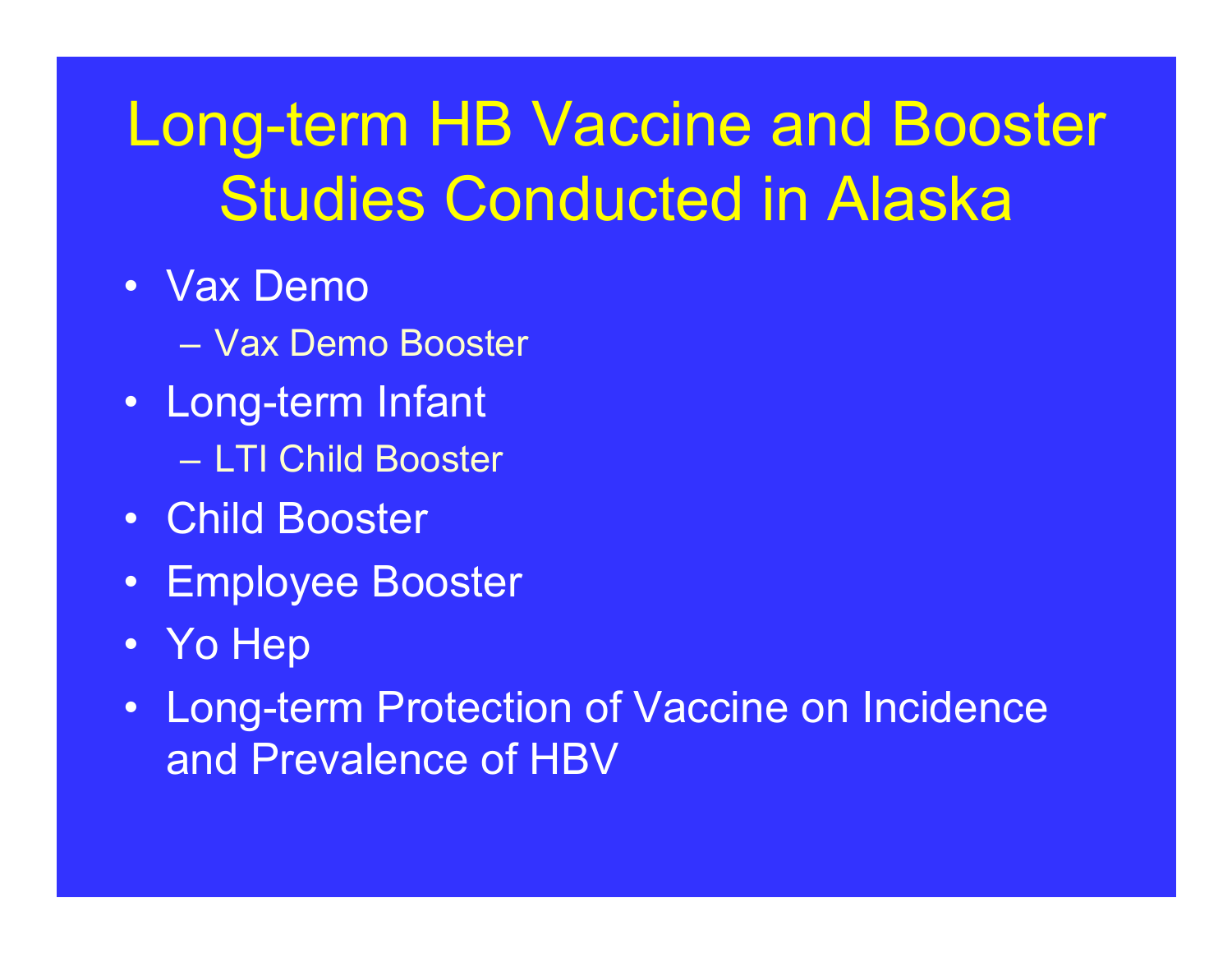### *Hepatitis B Vaccine Demonstration Program (Vax Demo): Conducted in 1981 in Western Alaska*

- 1630 Seronegative Yupik persons ages 6 months and older from 17 villages vaccinated with plasma-derived vaccine at 0, 1 and 6 months
- Follow-up serology testing yearly for first 11 years then at year 15
- HBV DNA tested on all persons who acquired anti-HBc during study period
- Report of interim analysis published at 5, 7 and 10 years; 15 year results submitted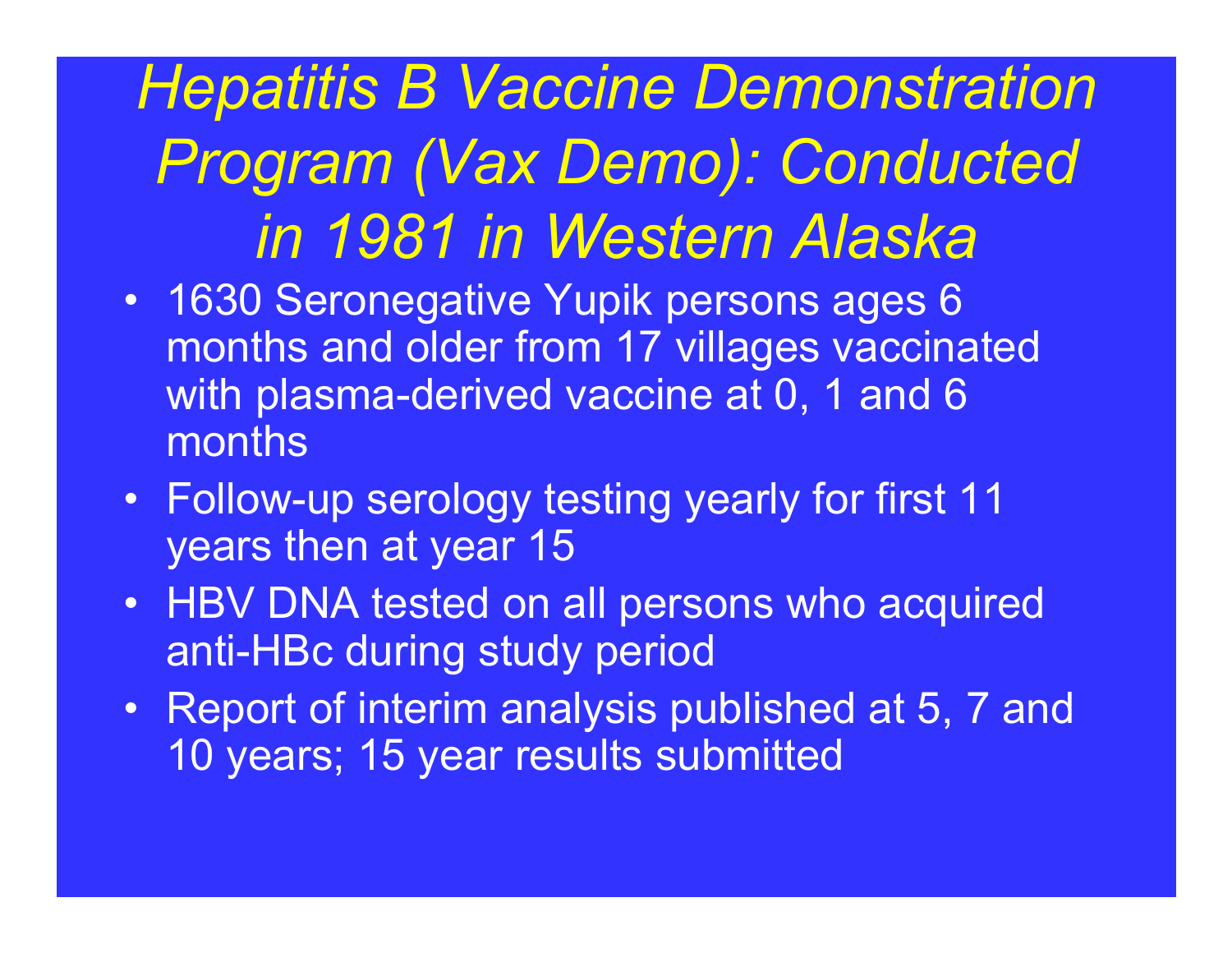### Vax Demo: Initial Results

- $\bullet$ 94% developed protective antibody levels
- $\bullet$  Persons < 20 years old had:
	- The highest response rate (99%)
	- The highest antibody levels
- $\bullet$  Persons > 50 years had lower response rate: (70%)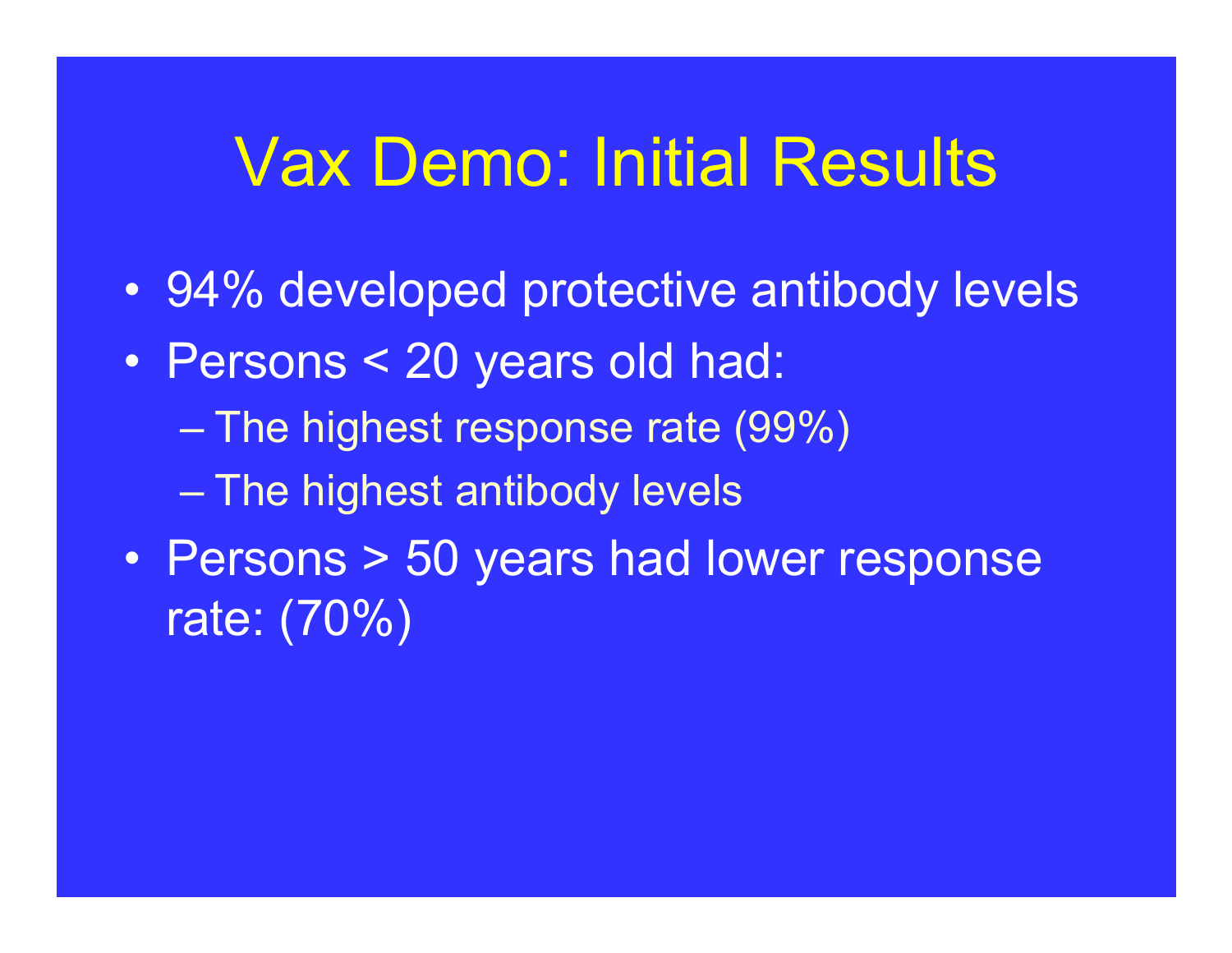# Hepatitis B Vaccine Demonstration Program: Long-term Follow-up

- $\bullet$ • 10 year follow-up
	- en al control de la control de 76% still had protective anti-HBs levels
	- 0.09% got HBV infection (anti-HBc+)
	- None developed clinical hepatitis or became a carrier
- $\bullet$ • 15 year follow-up
	- 66% still had protective anti-HBs levels
	- None developed clinical hepatitis or became a carrier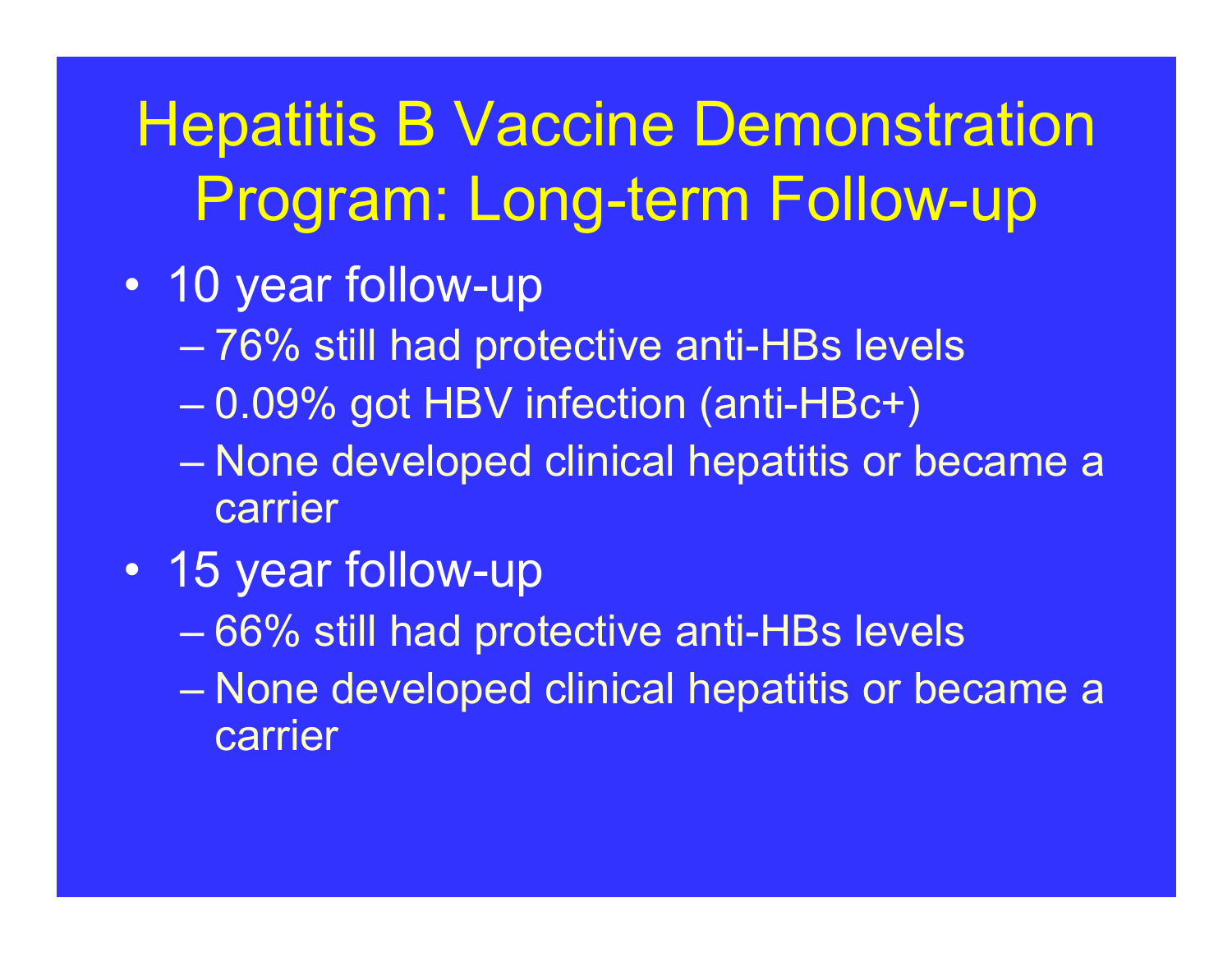## Hepatitis B Vaccine Demonstration Program: Long-term Follow-up

| Follow-up     | % protected    | No. Infected | No.             |
|---------------|----------------|--------------|-----------------|
| <b>Period</b> | (anti-HBs)     | Incidence    | HBV-DNA +       |
| 5-Year        | 81%            | 4            | <b>Not Done</b> |
|               |                | (0.45/1000)  |                 |
| 7-year        | 74%            | 8            | <b>Not Done</b> |
|               |                | (0.85/1000)  |                 |
| 10-year       | 76%<br>$\star$ | 13           | <b>Not Done</b> |
|               |                | (0.94/1000)  |                 |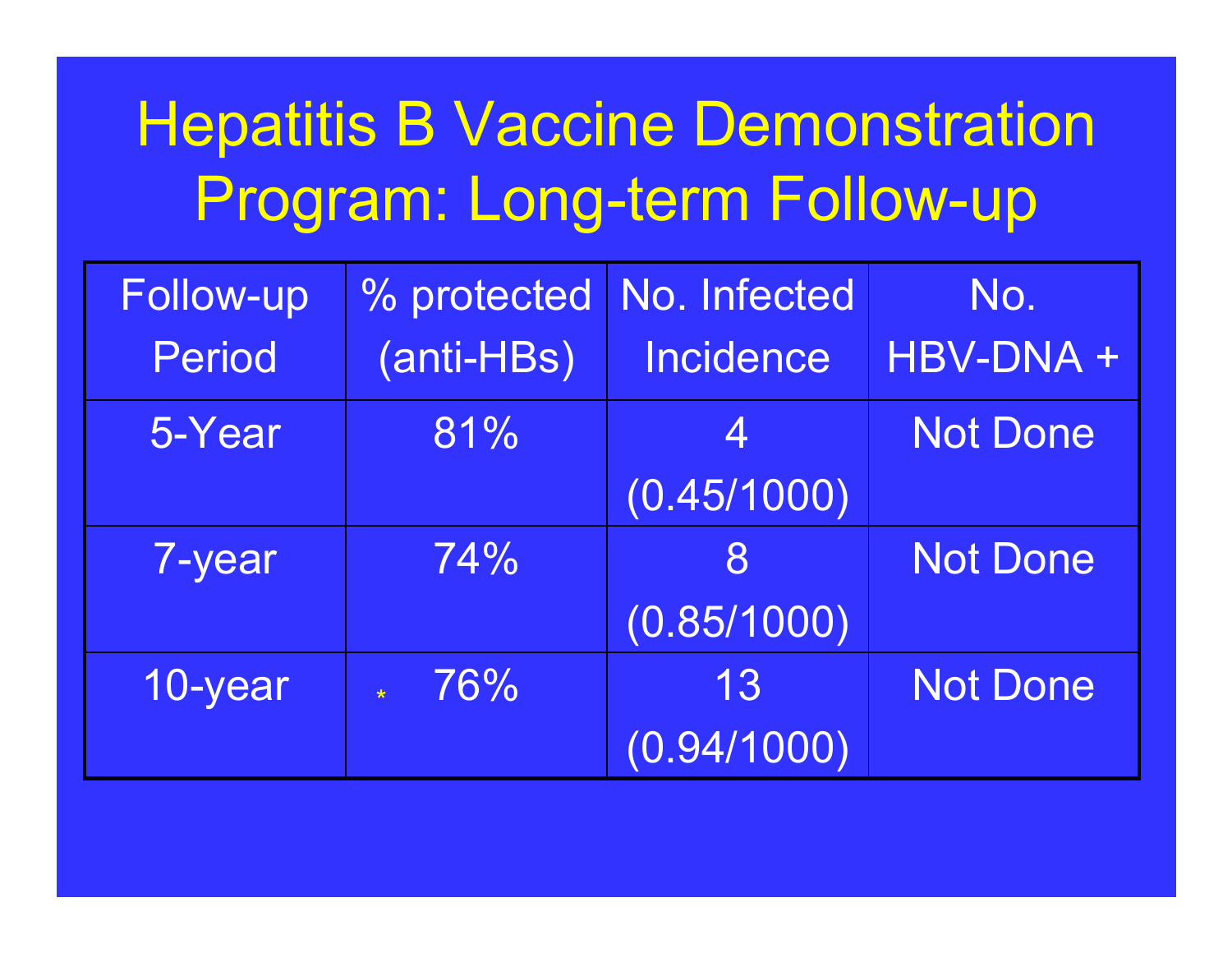### Vax Dem: 22-Year Follow-up

- $\bullet$  22 year follow-up study in 2003-2004
	- Contact 1030 of the original participants from 7 villages
	- Test for hepatitis B markers
	- en al control de la control de – If anti-HBs < 10 mIU, give booster dose of hepatitis B vaccine and retest at
		- 10-14 days
		- One month
		- One year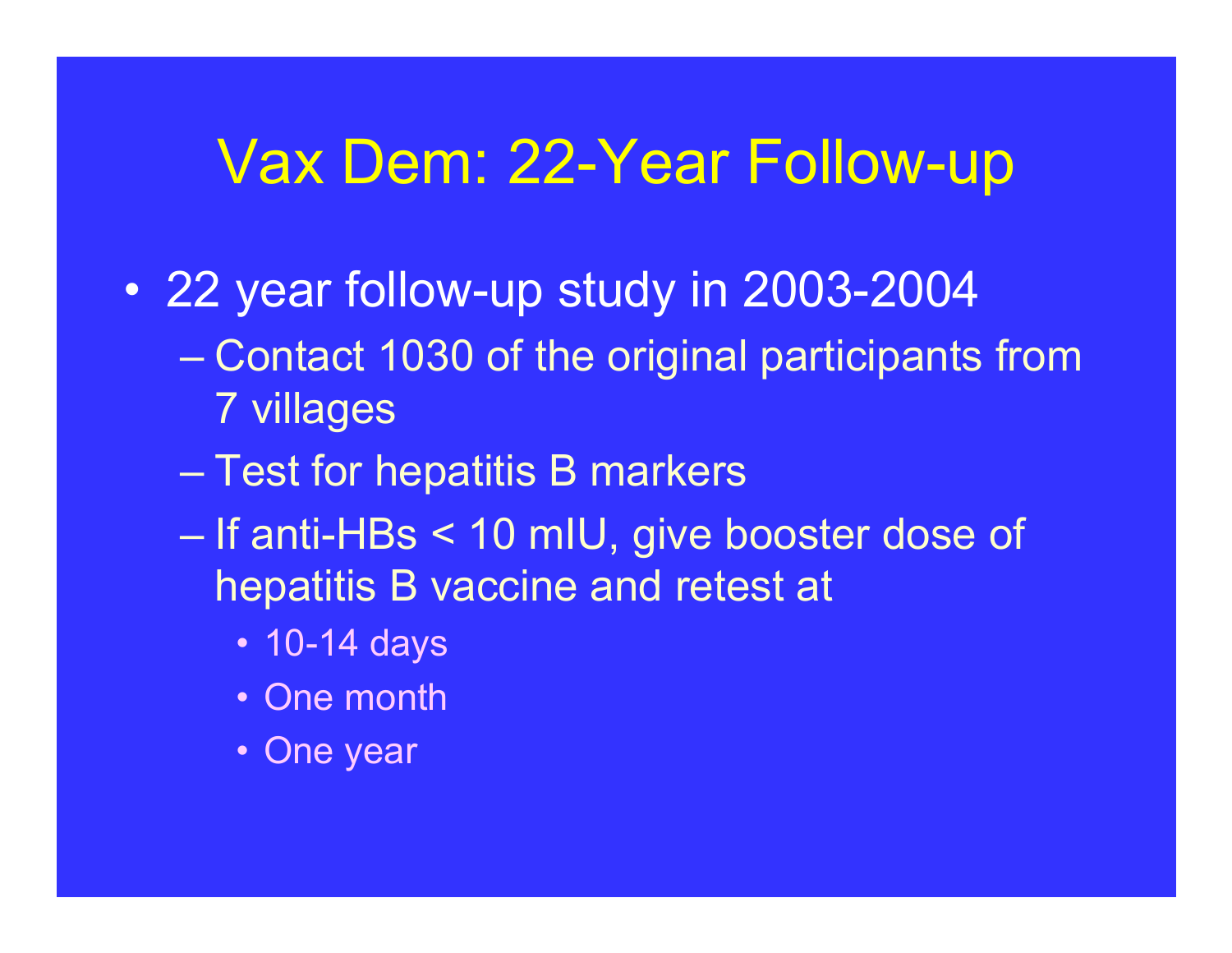# Conclusion: Vax Demo Study

- Long-term protection in children and adults lasts at least 15 years after hepatitis B vaccination
- $\bullet$  Booster doses in these groups are not needed for at least 15 years.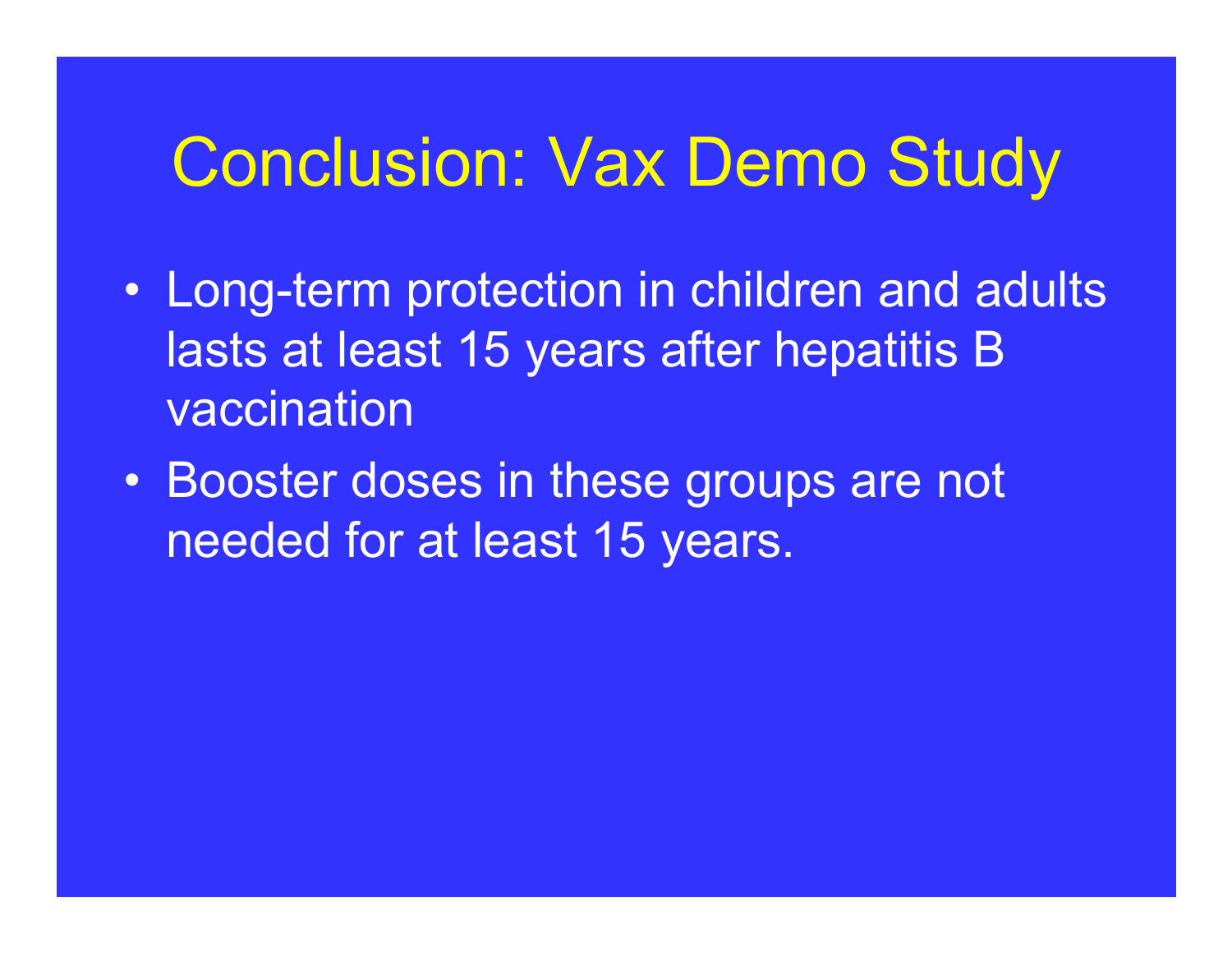# Long-term Protection of Infant Hepatitis B Vaccination: LTI Study

#### $\bullet$ Objectives

- To determine the persistence of protective anti-HBs among a cohort of AN successfully immunized with HB vaccine beginning at birth
- To determine the frequency and characteristics of breakthrough infections among this cohort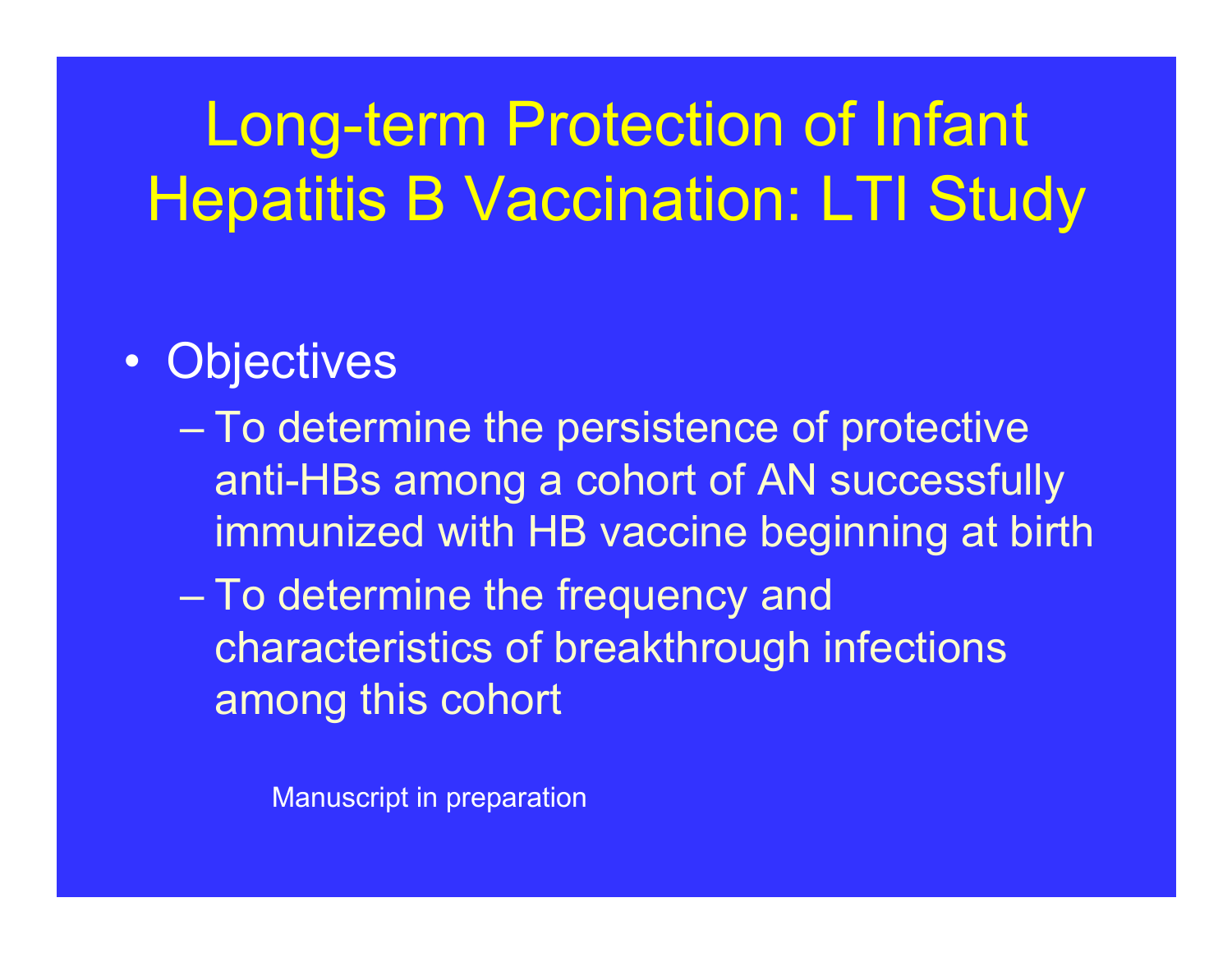# LTI Study: Methods

#### $\bullet$ **• Study population**

– Convenience sample of AN infants who completed the recommended series of HB vaccine during 1984-1995

– Responded to vaccine (anti-HBs <u>></u> 10miu/ml)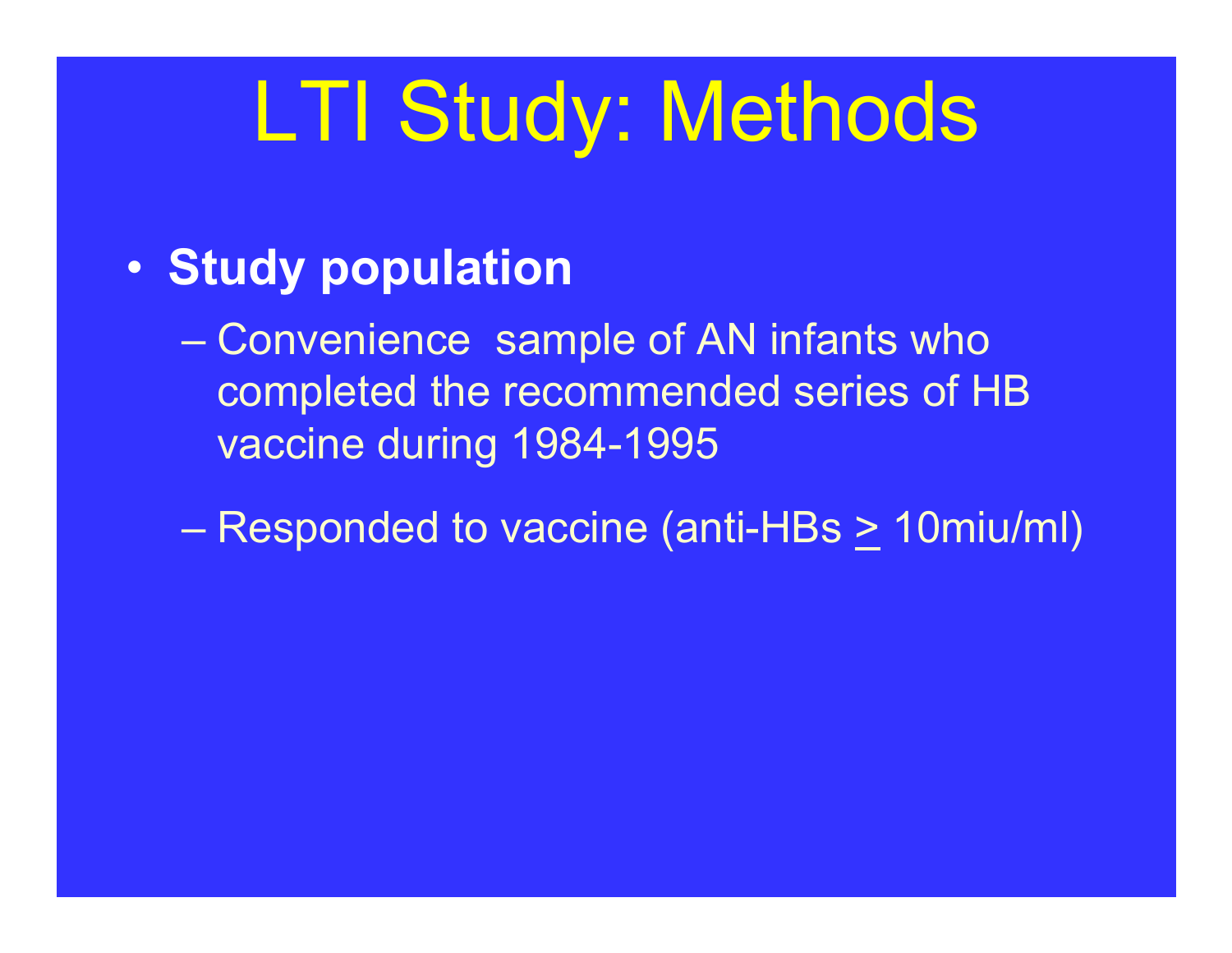# LTI Hepatitis B Study: Methods

#### • **Laboratory**

- Serologic testing for anti-HBs and anti-HBc done every other year until age 16 years old
- Specimens positive for anti-HBc
	- Tested for HBsAg
	- Tested for HBV DNA using PCR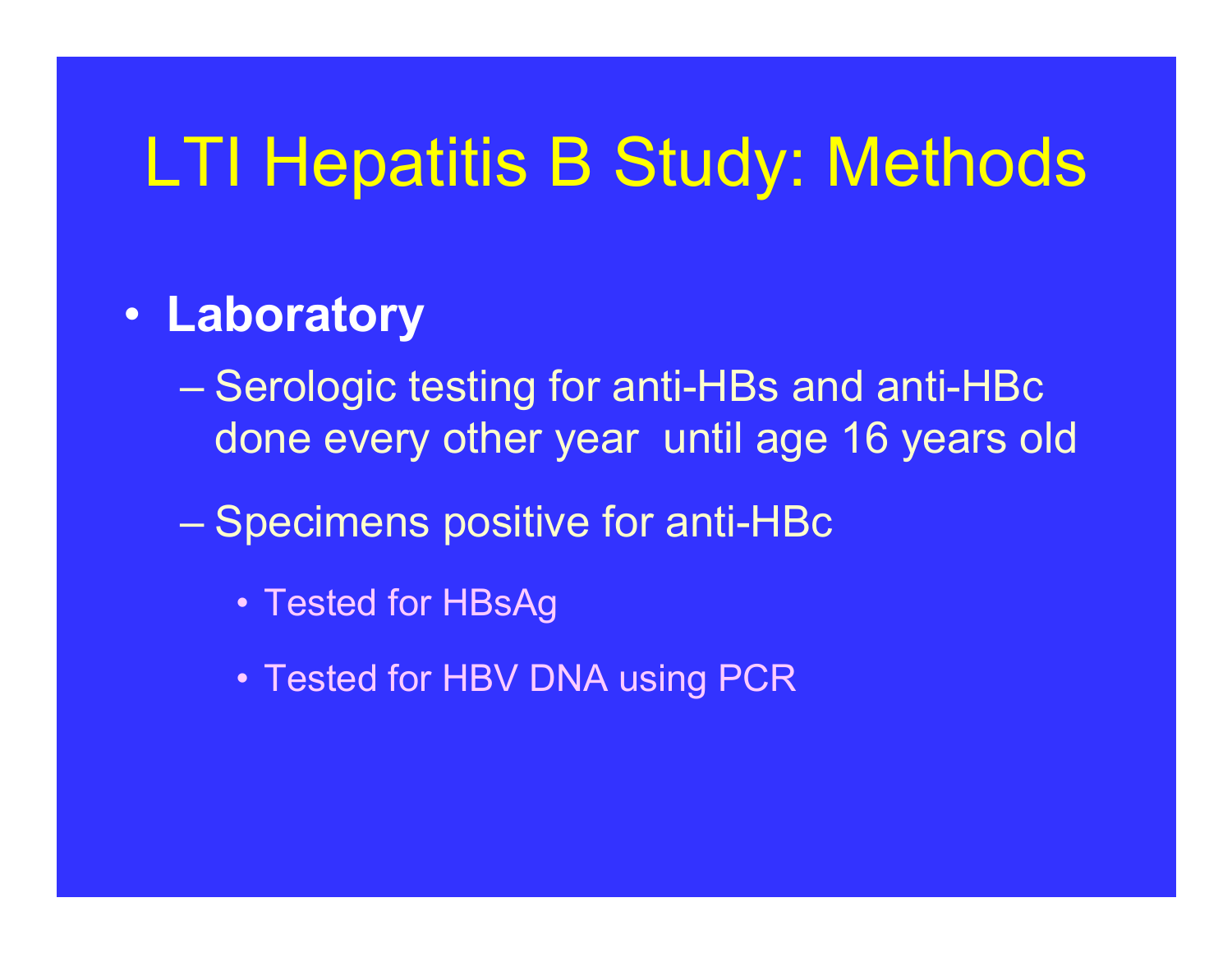# LTI Results

- $\bullet$ • Total number of children: 334
- $\bullet$ • Median specimens per child: – Range 2-11 specimens
- $\bullet$ • Median years of follow-up: 10
- $\bullet$ Percent males:  $55\%$
- 5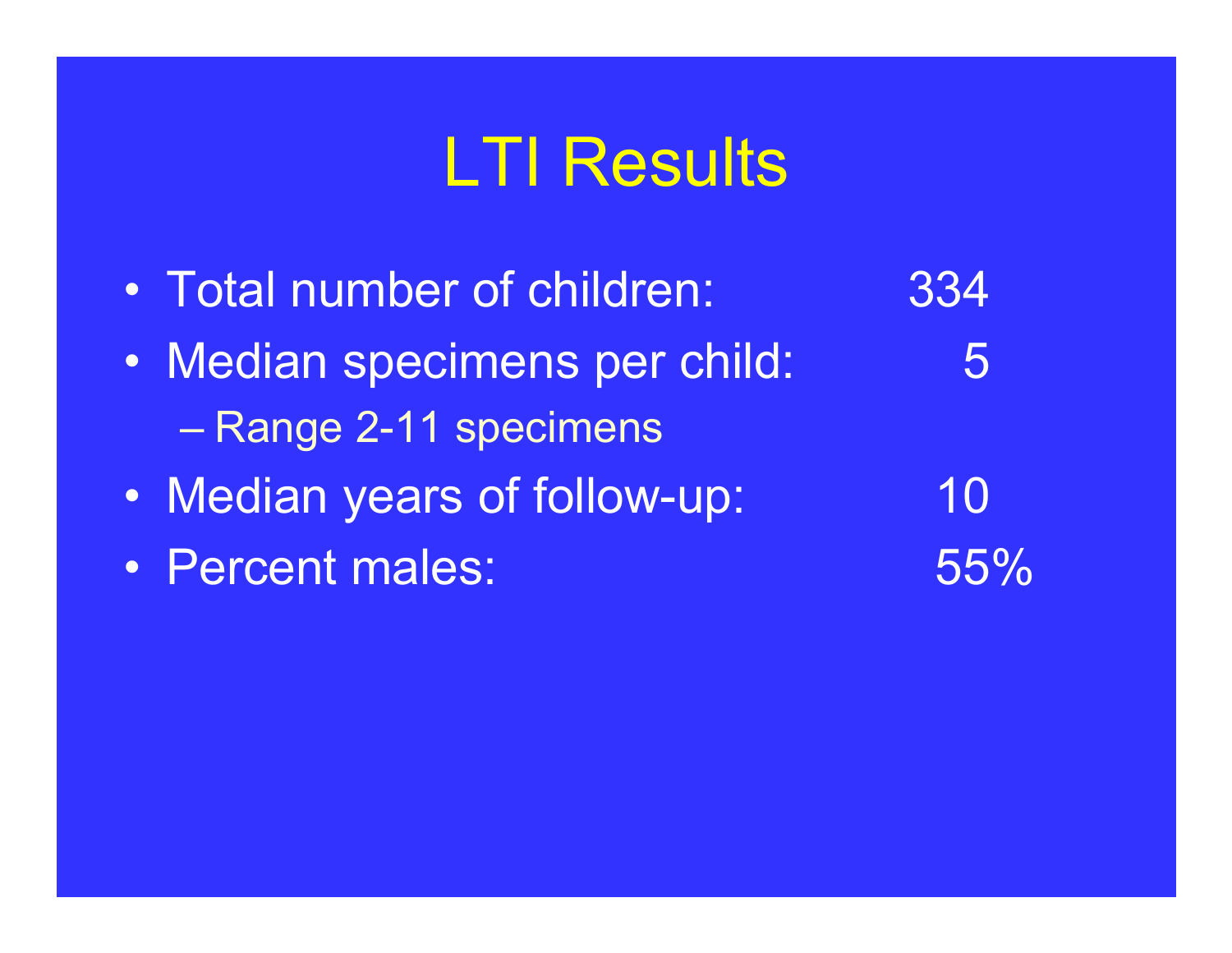# LTI: Results

- Vaccine type
	- Plasma-derived 99 (30)
	- Recombinant 235 (70)
- Maternal HBsAg status
	- Positive136 (41)
		- Only 8 (6%) HBeAg-positive
	- Negative 198 (59)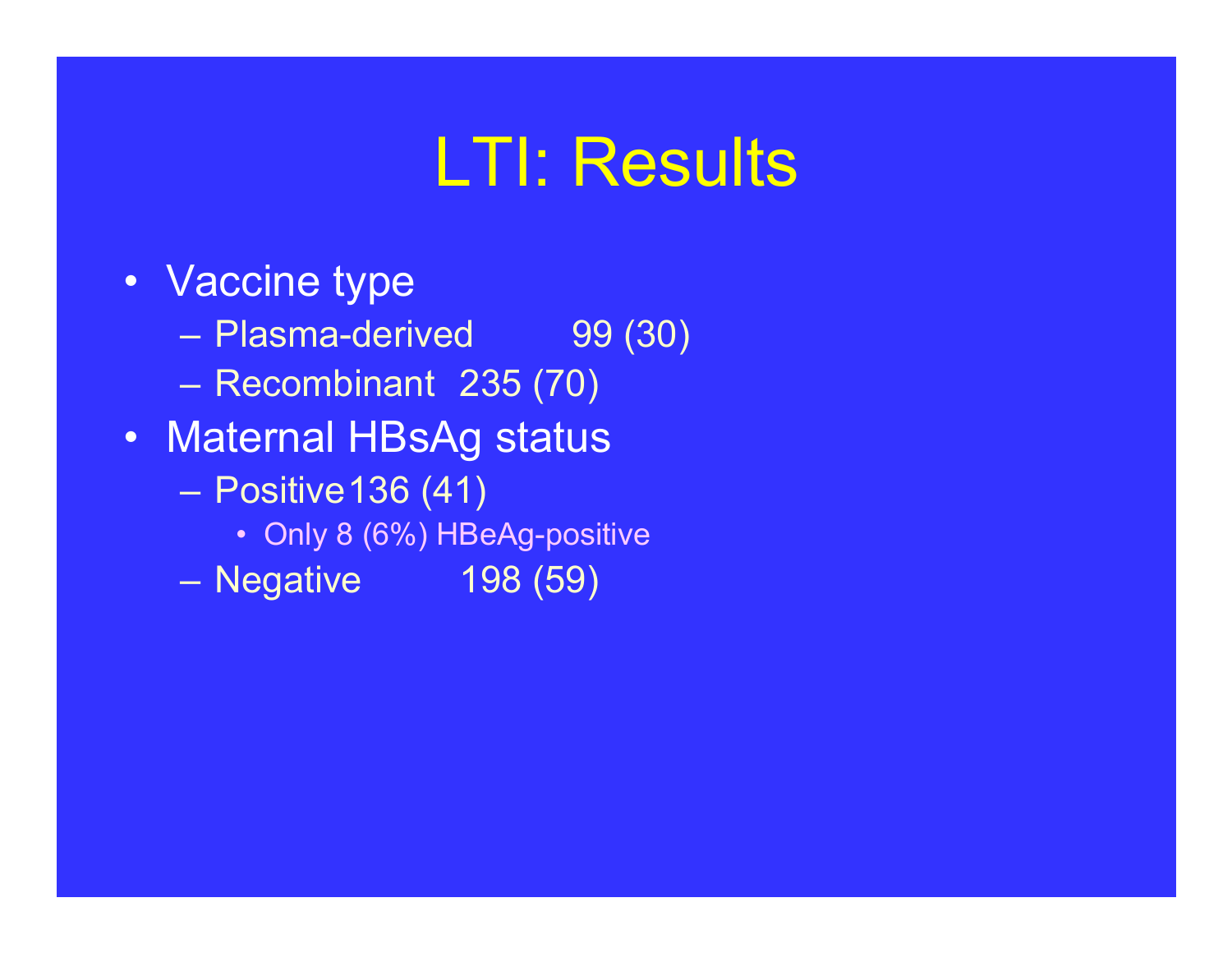Hepatitis B Vaccine: Long-term Protection when Administered to Newborns: Conclusions

- $\bullet$ • No evidence of serious breakthrough infections at 16 years of follow-up, but asymptomatic anti-HBc+ infections occur
- $\bullet$  Loss of protective anti-HBs when vaccinated in infancy more rapid than persons vaccinated >6 months of age
- $\bullet$ • Protection from hepatitis B lasts for at least 16 years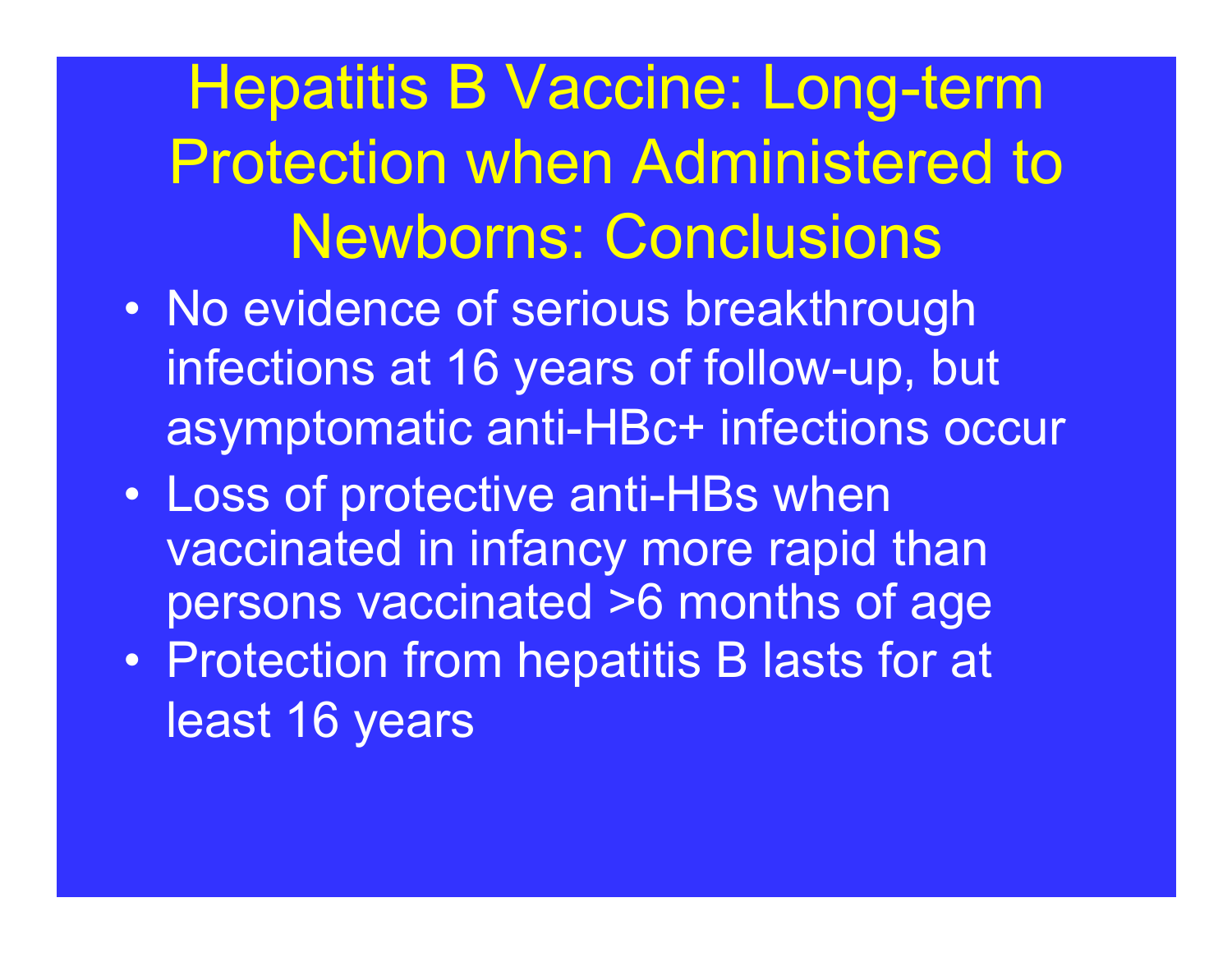### Other Studies involving Long-Term Followup on Infant Hepatitis B Vaccination

- $\bullet$  Most studies have been performed in Infants of HBsAg/HBeAg+ mothers
- $\bullet$  Marked variability in vaccine schedule and number of immunizations:

– starting at birth vs. at 2-3 months of age

- Administering last dose at 6 vs. 12 months
- Administering 3 vs. 4 doses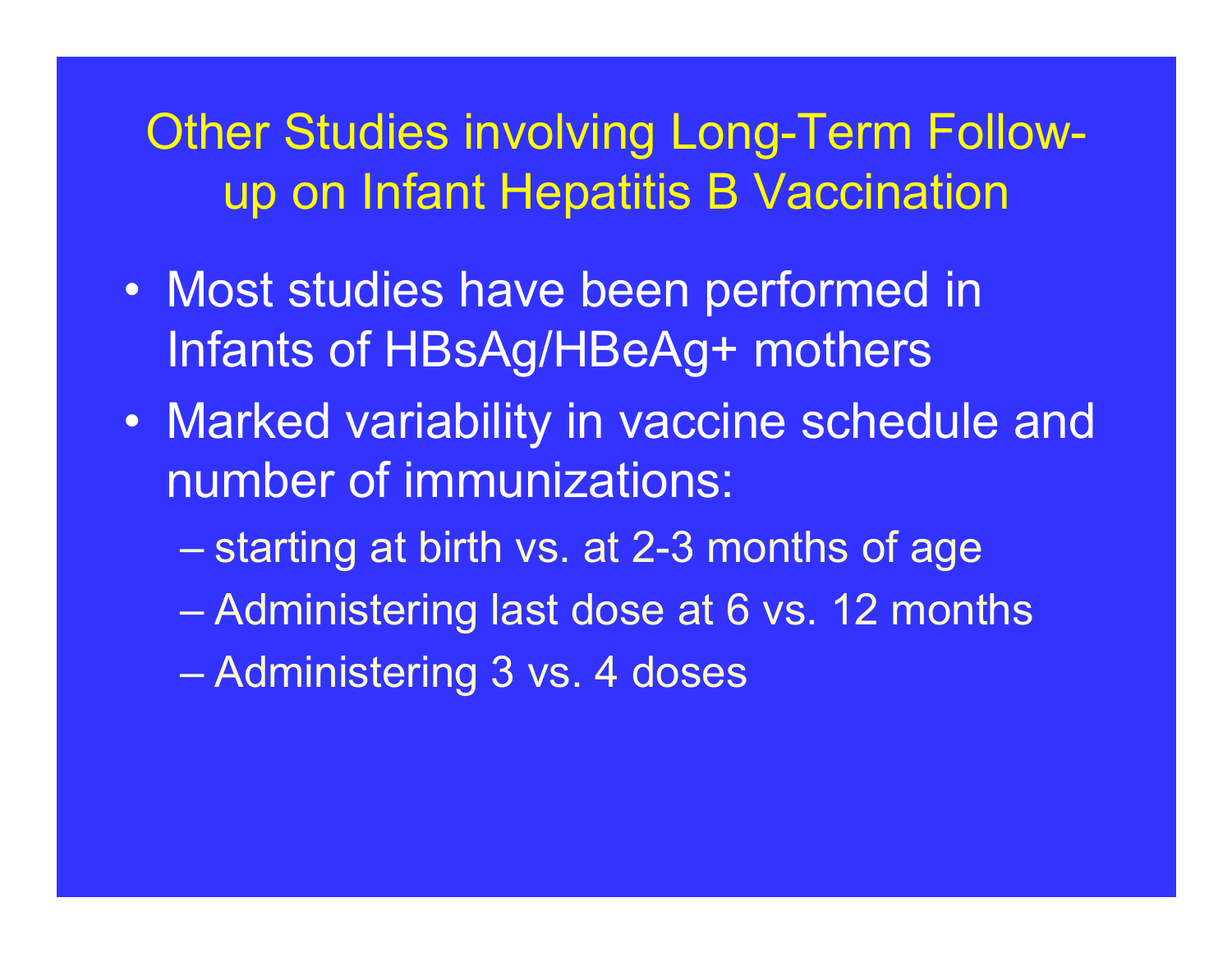### Other Studies involving Long-Term Followup on Infant Hepatitis B Vaccination

- 51%-85% of children of HBsAg/HBeAg+ mothers vaccinated in infancy had anti-HBs levels <u>></u> 10 mIU/ml at 10 years
- Study from Hawaii in low risk infants given 2.5 mcg recombinant vaccine at birth: Only 19% had anti-HBs levels > 10mIU/ml at 6-years but all responded to a booster dose
- Our study suggests anti-HBs decline more rapid in children of HBsAg+/HBeAg- or HBsAg- moms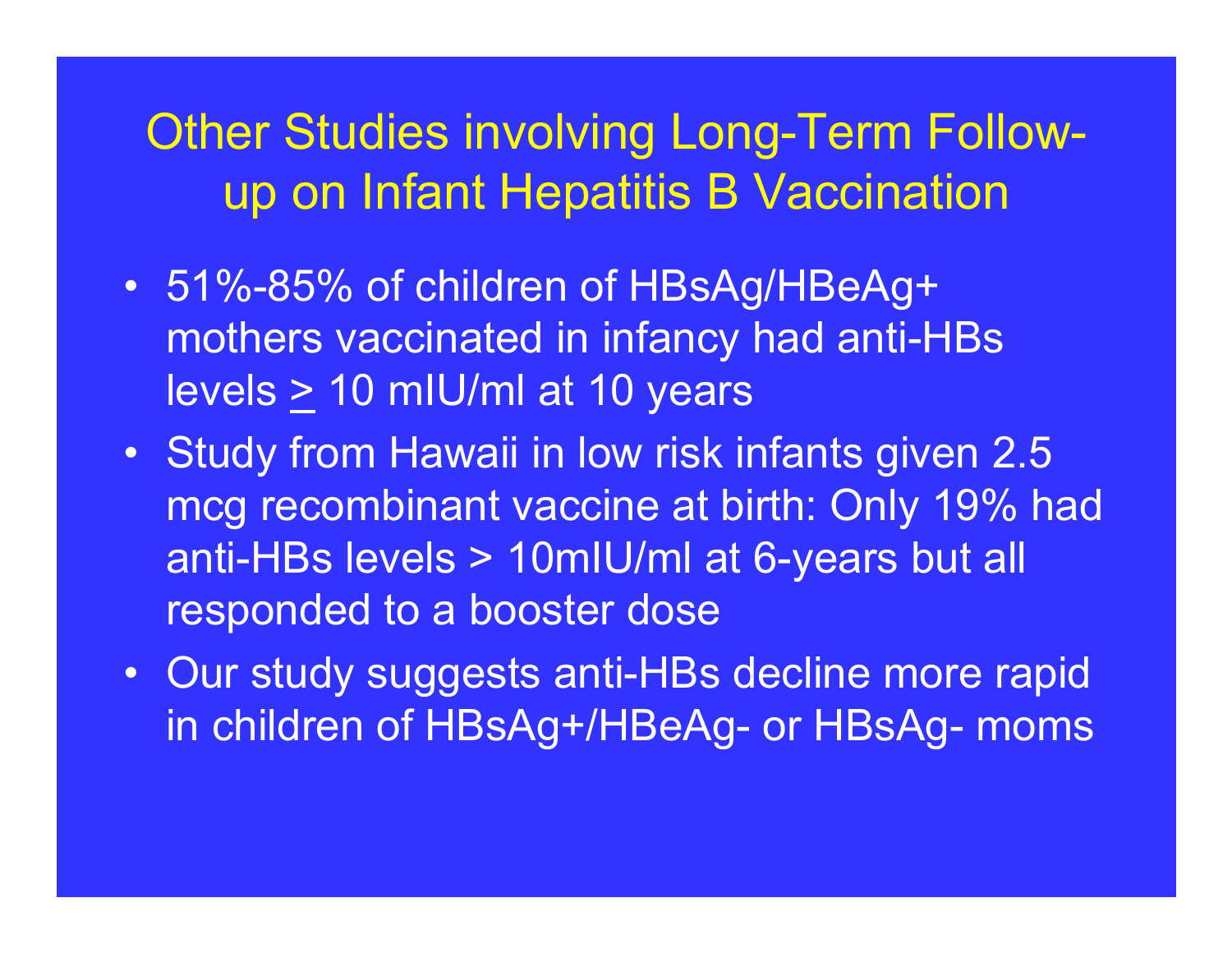### Hepatitis B Child Booster Studies

- $\bullet$ • Purpose: To determine the response to a booster dose in children who received hepatitis B vaccine during infancy.
	- –Child Boost: 310 children whose initial response to hepatitis B vaccine is unknown
	- –LTI Boost: 47 children who had documented anti-HBs level of > 10 mIU after vaccination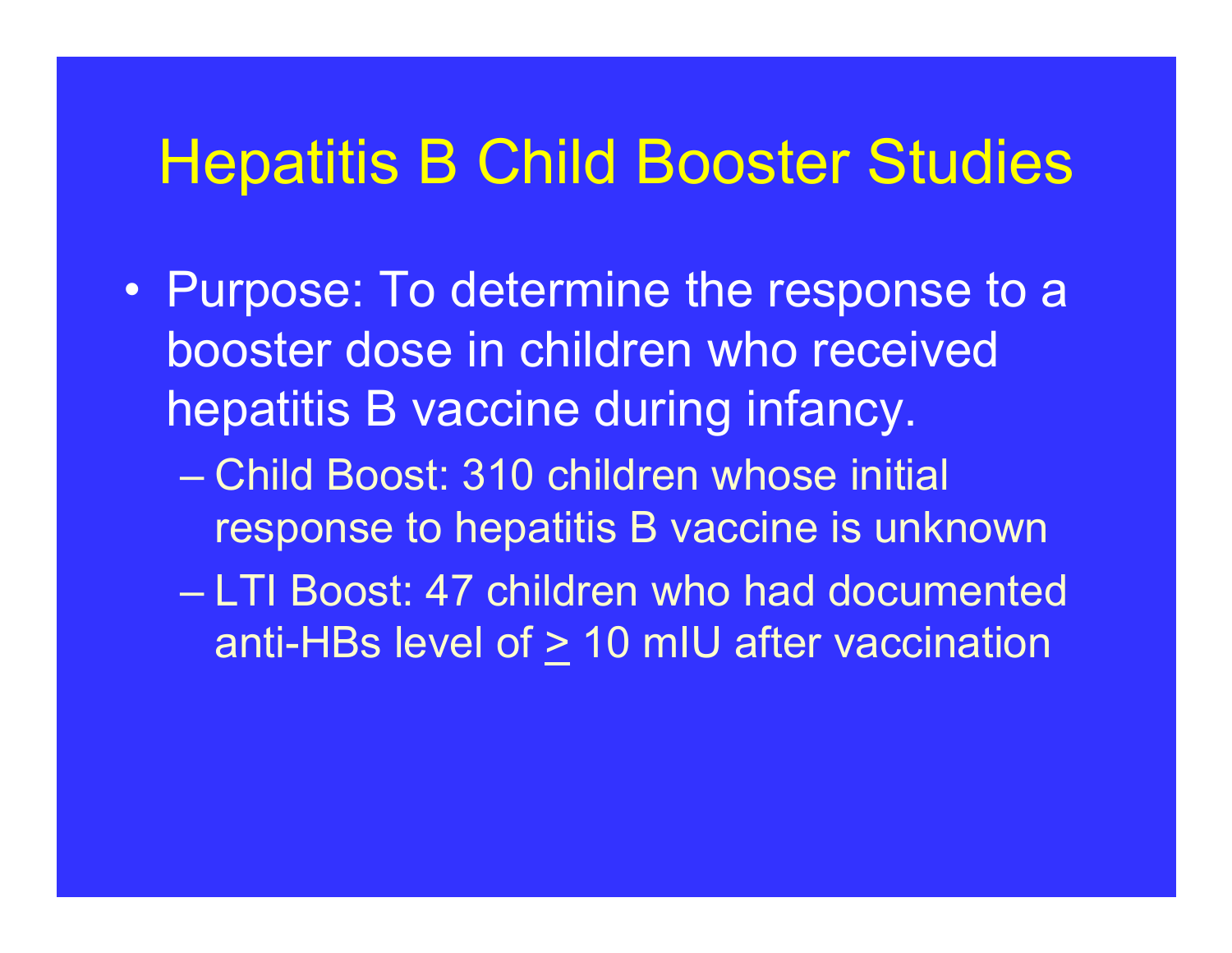### Long-Term Immunogenicity & Efficacy: Vaccination in Infancy

- 310 children immunized on schedule starting at birth but response to vaccination unknown
	- – 208 tested at age 5: children with anti-HBs < 10 mIU were given a booster dose
	- en al control de la control de 102 children deferred testing until age 9, then those with < 10 mIU were given a booster dose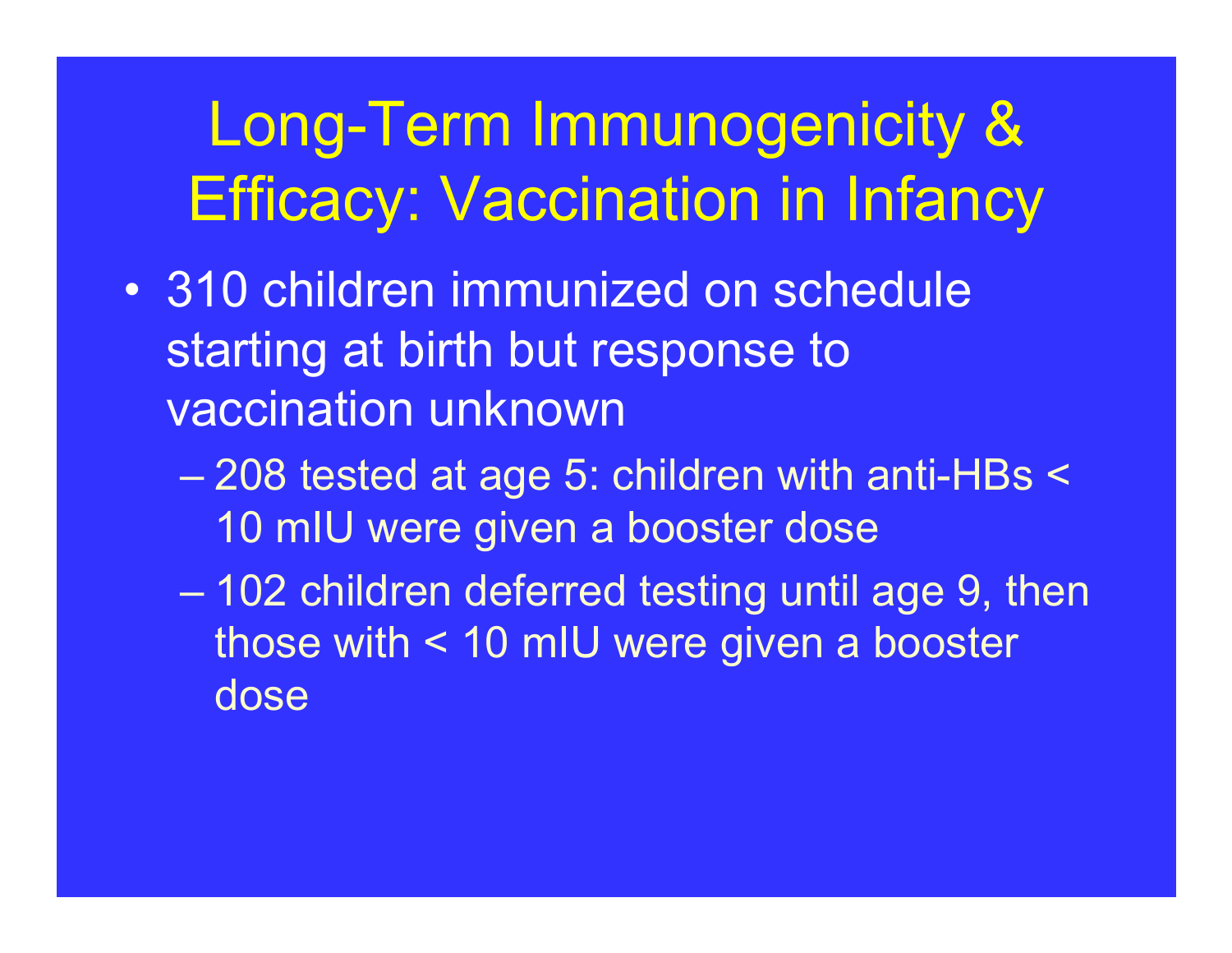Long-Term Immunogenicity and Response to a Booster Dose in Low Risk Children Immunized in Infancy: Vaccine Response Unknown

| No. | Vaccine     | Maternal Mean |               | <b>%Anti-HBs</b> | Booster  |
|-----|-------------|---------------|---------------|------------------|----------|
|     | <b>Type</b> | <b>HBsAg</b>  | Age           | $> 10$ mIU       | Response |
| 102 | Plasma      | negative      | 8.9 years 41% |                  | 33/54    |
|     |             |               |               |                  | $(61\%)$ |
| 208 | Recomb      | negative      | 5.1 years     | 12%              | 120/134  |
|     |             |               |               |                  | $(90\%)$ |

Petersen. Ped Infect Dis 2004: accepted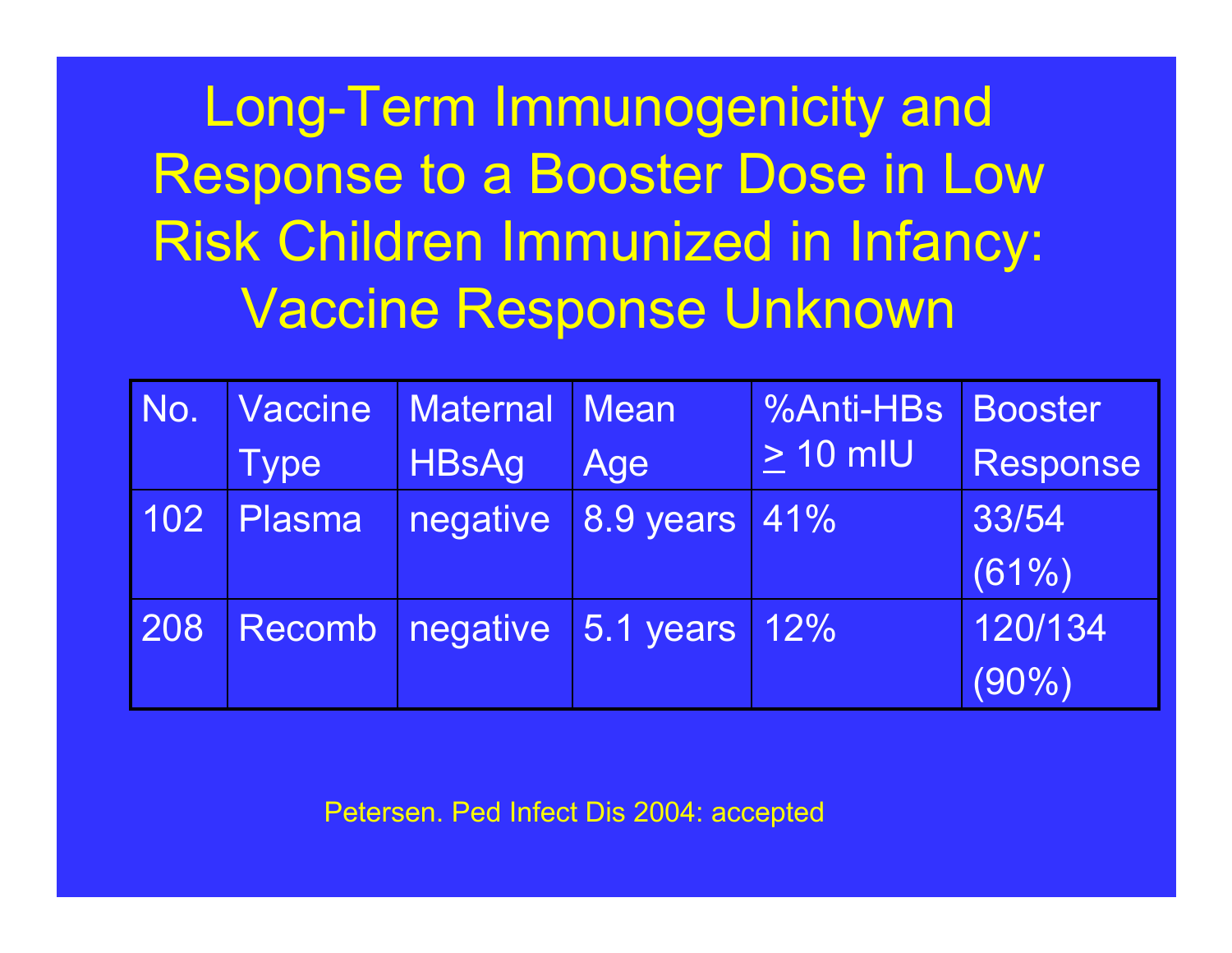### Long-Term Immunogenicity and Response to a Booster Dose in Children Immunized in Infancy: Responded Initial Vaccination

| No. | Vaccine     | <b>Maternal</b> | Mean             | <b>%Anti-HBs</b> | <b>Booster</b>  |
|-----|-------------|-----------------|------------------|------------------|-----------------|
|     | <b>Type</b> | <b>HBsAg</b>    | <b>Age/years</b> | $> 10$ mlU       | <b>Response</b> |
| 17  | Plasma      | negative        | 12.6             | 4/17             | 8/12            |
|     |             |                 |                  | (24%)            | (67%)           |
| 36  | Recomb      | negative        | 7.5              | $0/36(0\%)$      | 32/35           |
|     |             |                 |                  |                  | $(91\%)$        |
| 16  | Plasma      | <b>Positive</b> | 12.1             | 5/16             | 9/10            |
|     |             |                 |                  | $(31\%)$         | $(90\%)$        |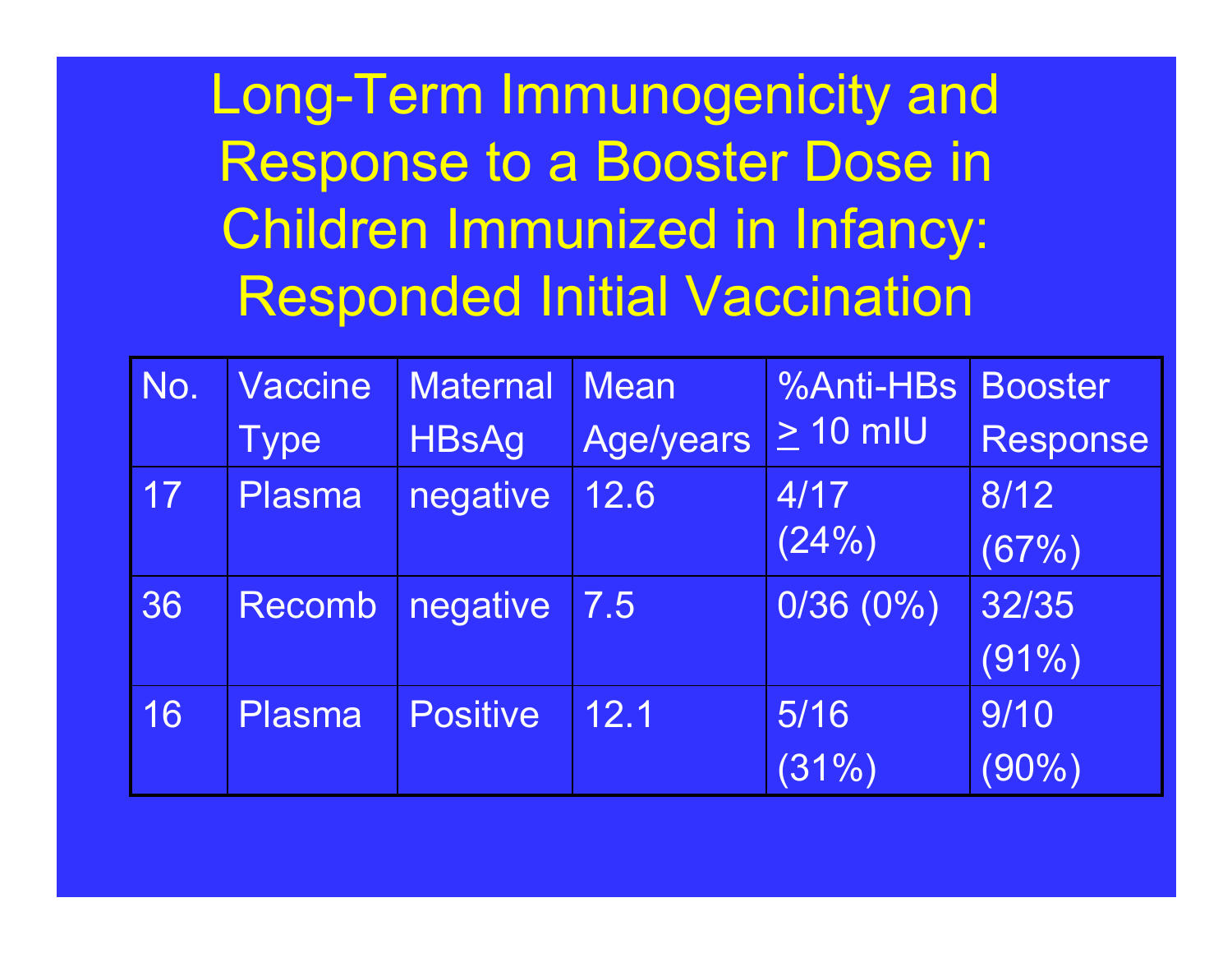# LTI Conclusions

- Anti-HBs levels over time in children vaccinated in infancy decline at a rapid rate with those receiving recombinant vaccine falling the fastest
- Response to a booster dose of vaccine at 5 to 7 years of age is good (90%)
- Some children at 9 to 12 years fail to respond to a booster dose including 10% to 30% of those who were known to respond to the initial series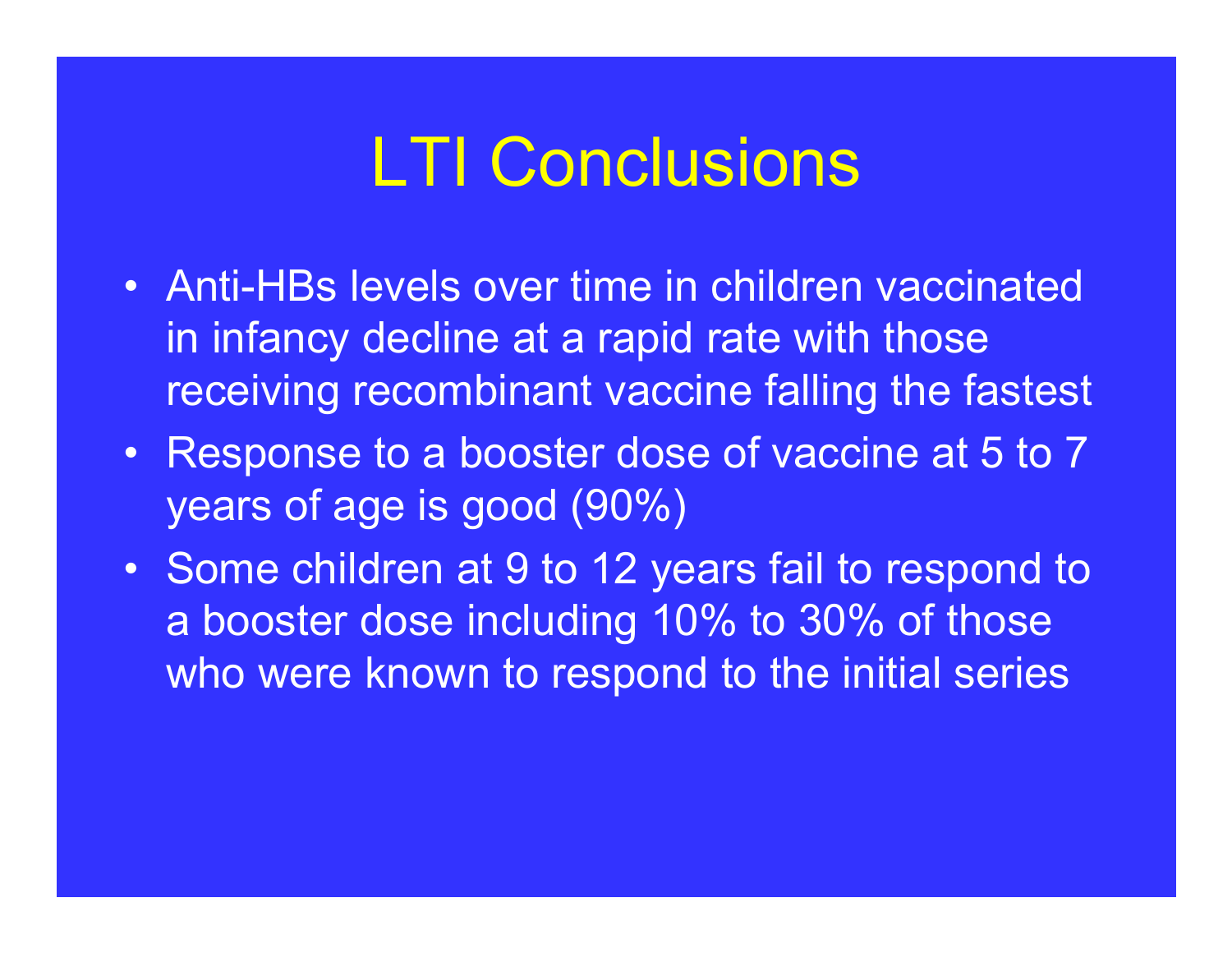### Long-Term Immunogenicity & Efficacy: Health Care Workers

- $\bullet$  59 HCR who responded to vaccination 5 to 15 years previously with low or absent anti-HBs levels were randomized into a 10mcg or 2.5 mcg booster dose
	- en al control de la control de 98% anamnestic response at 10-14 days
	- en al control de la control de 100 % anamnestic response at 1 month

Vaccine 2001;19:4081-85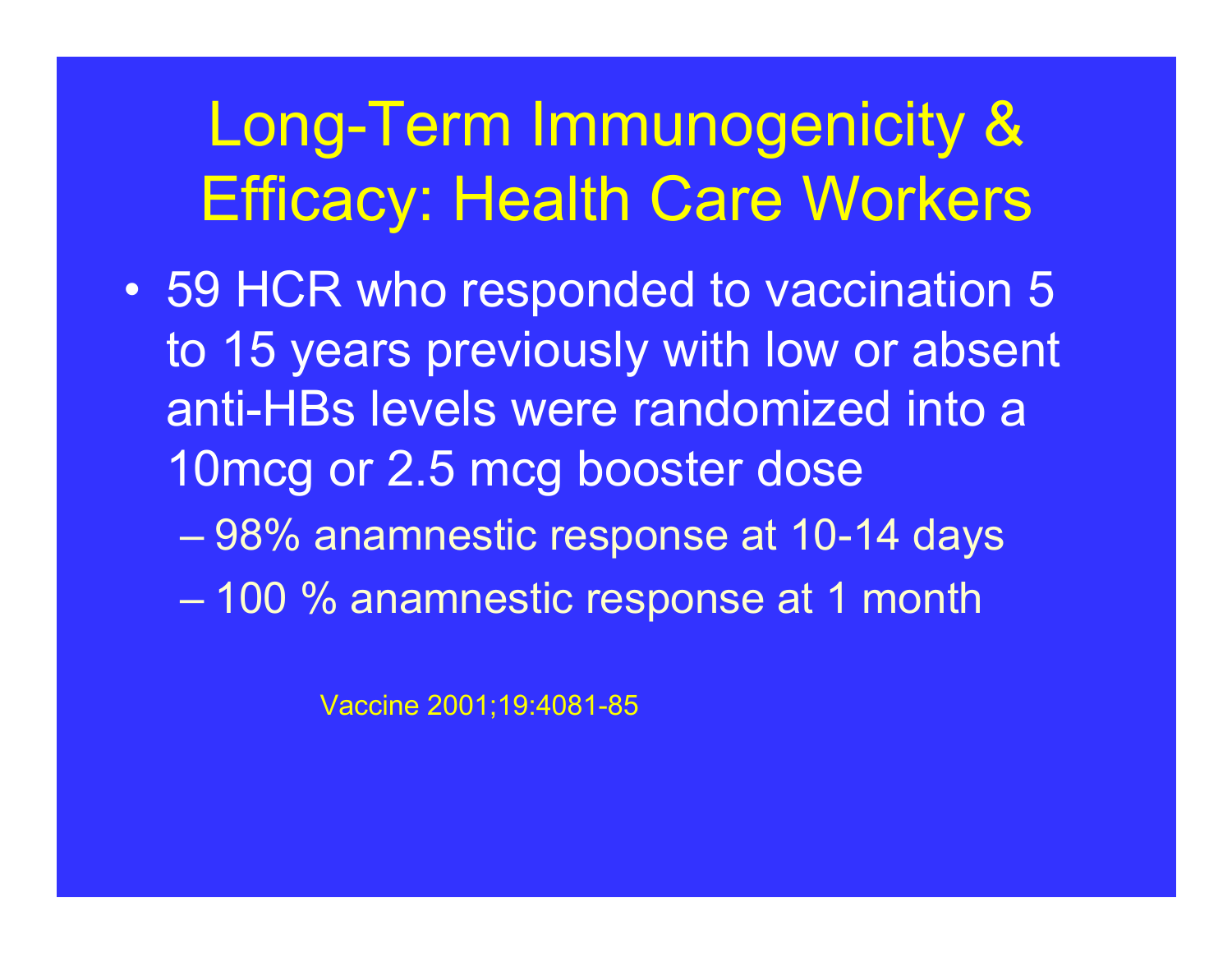### **Anti-HBs levels following a booster dose of hepatitis B vaccine**

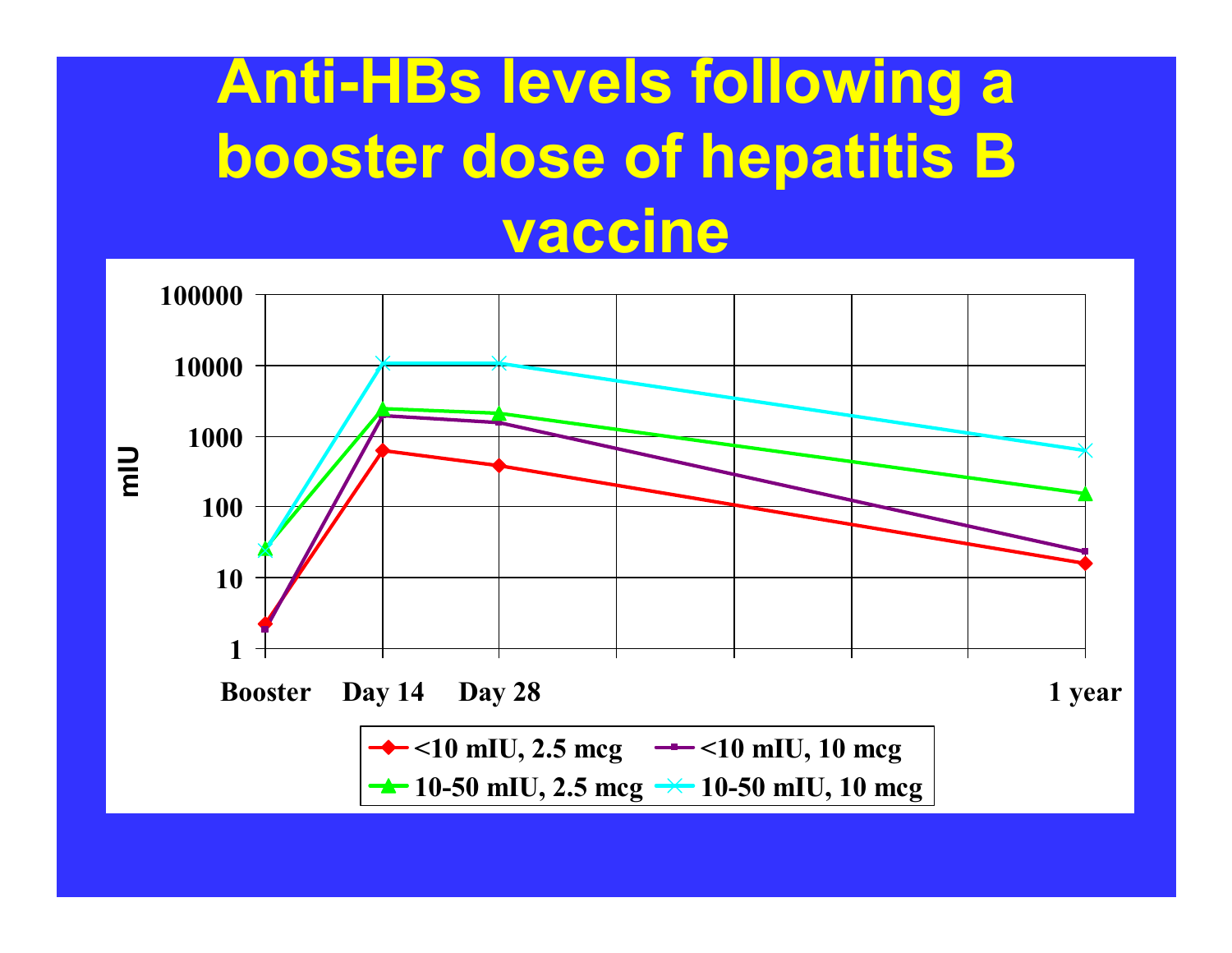## Yo-Hep (Youth Hepatitis) Booster Study in Alaska Natives

- $\bullet$  Effectiveness of hepatitis B booster dose in children who were vaccinated with recombinant vaccine starting at birth
- $\bullet$  Groups studied:
	- –200 children ages 4-5 years
	- 200 children ages 10-13 years
- $\bullet$  Follow-up anti-HBs testing at 10 – 14 days and one month
- •Results: Fall 04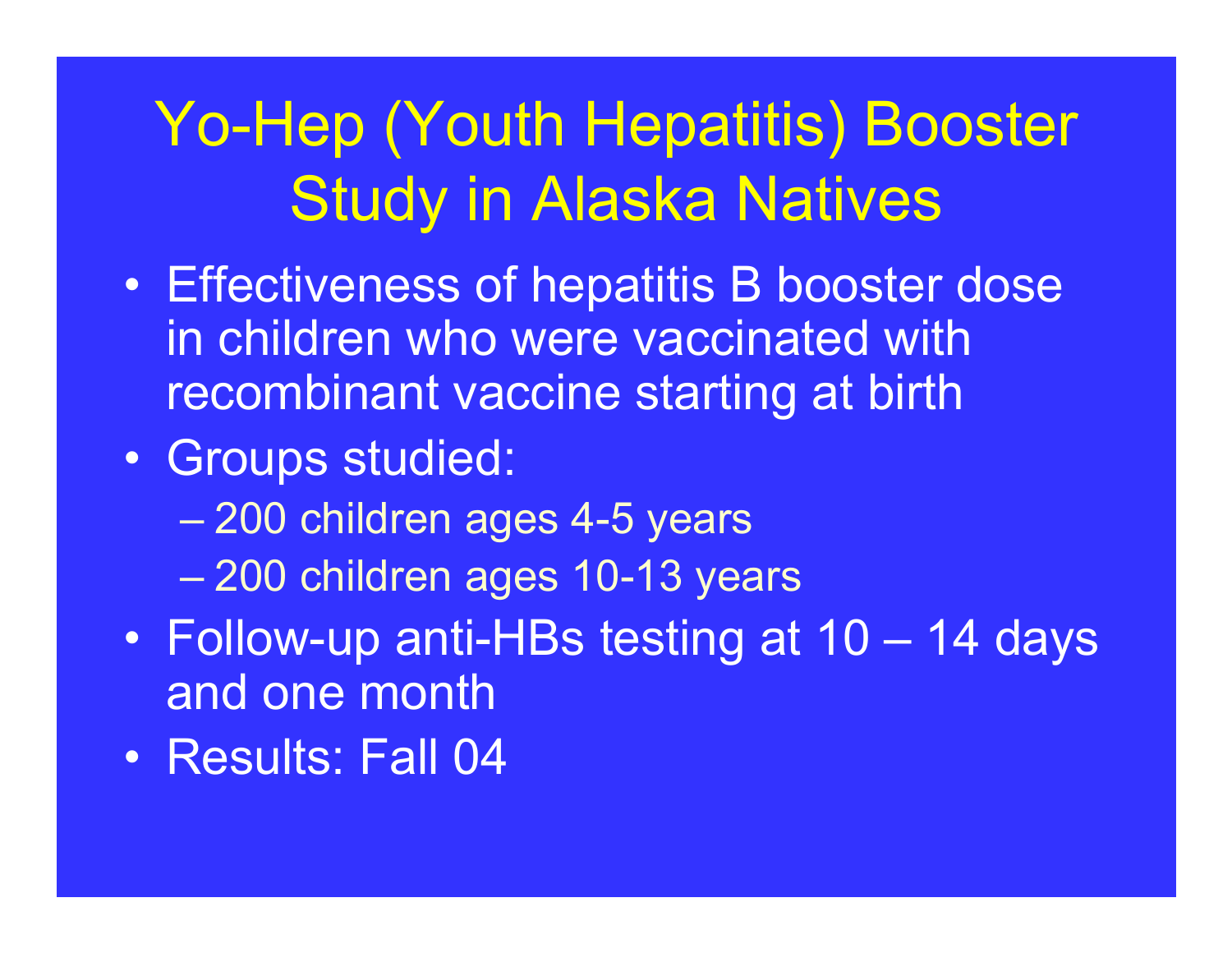### Hepatitis B Vaccination in Alaska

- 1980: Screening Pregnant women in 2 hospitals; HBIG to infants HBsAg+ mothers
- 1981-82: Hepatitis B vaccine demonstration project in Southwest Alaska
- 1983-87: 53,000 Alaska Natives (75%) screened and 40,000 susceptible were vaccinated
- 1984-present: Universal Hepatitis B vaccination of all infants
- 1987: Estimated 90% susceptible persons in endemic areas immunized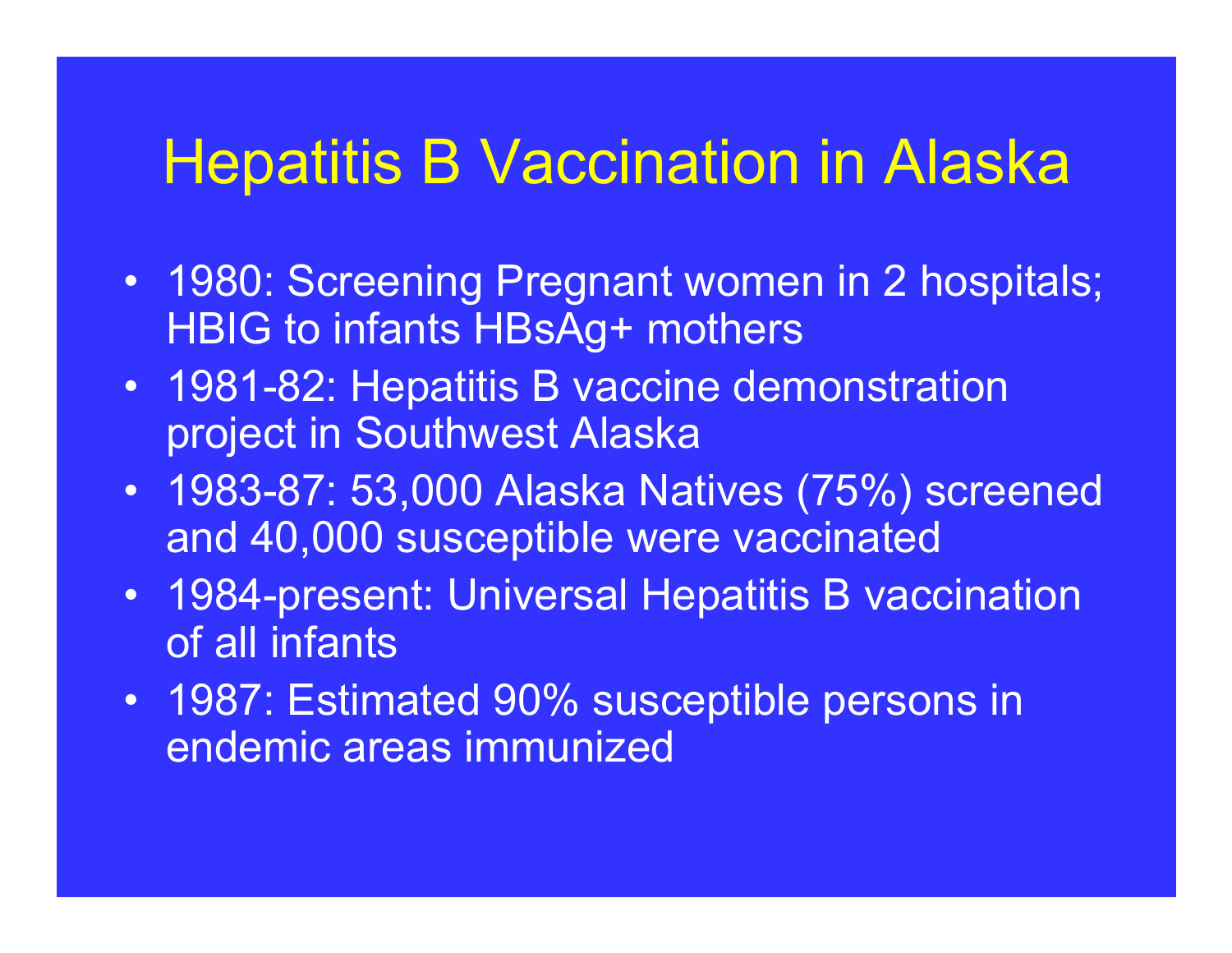Impact of Hepatitis B Immunization Program on the HBV in Alaska Native Population

- $\bullet$ Declining incidence of acute hepatitis B
- $\bullet$ Generation of children free of chronic HBV
- $\bullet$ • Impact of immunization on the portion of HBeAg-positive (infectious) Carriers in population
- $\bullet$ • Trend toward decreasing incidence of HCC in persons < 30 years of age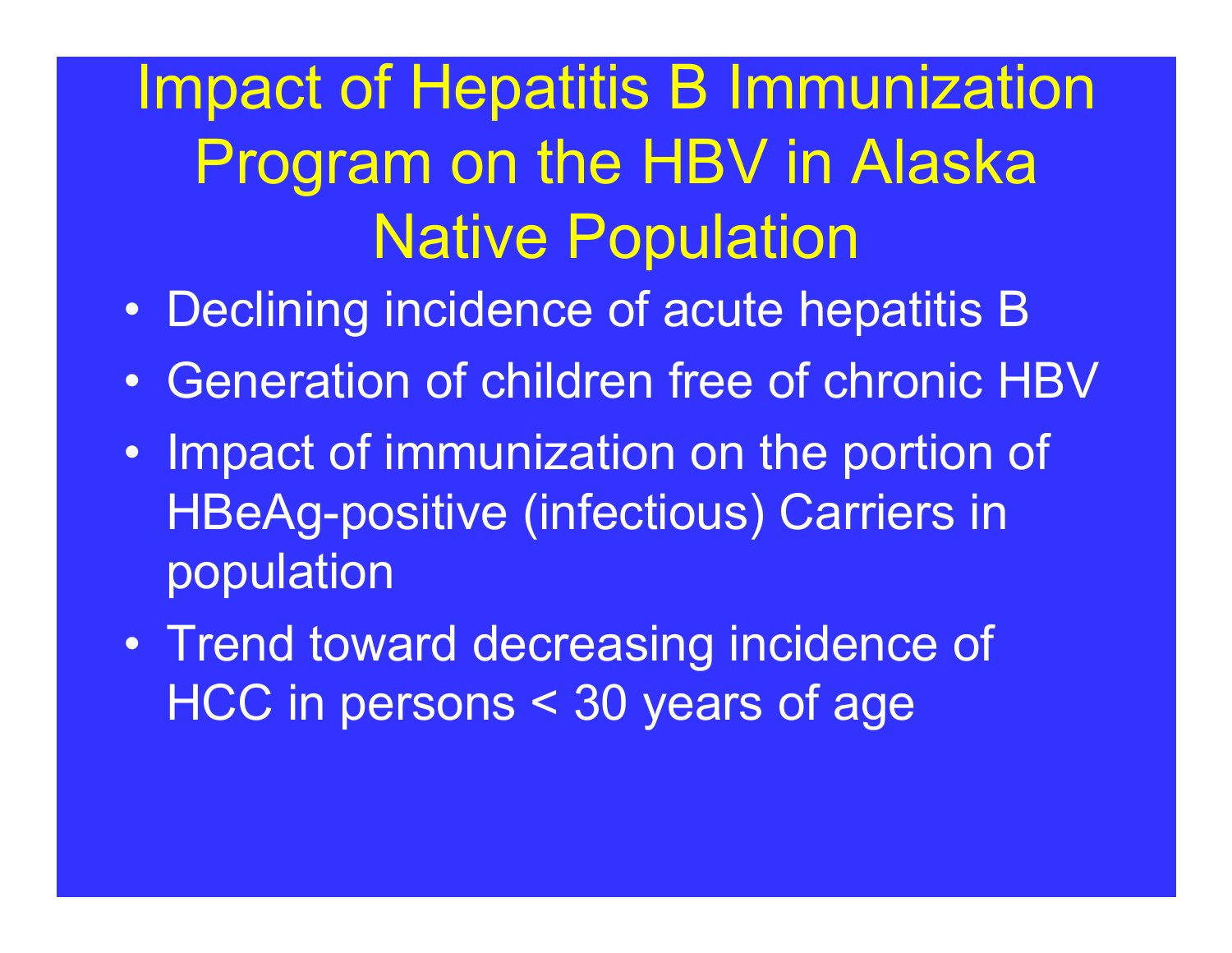### **Incidence Symptomatic Hepatitis B in AK Natives 1981- 2001**

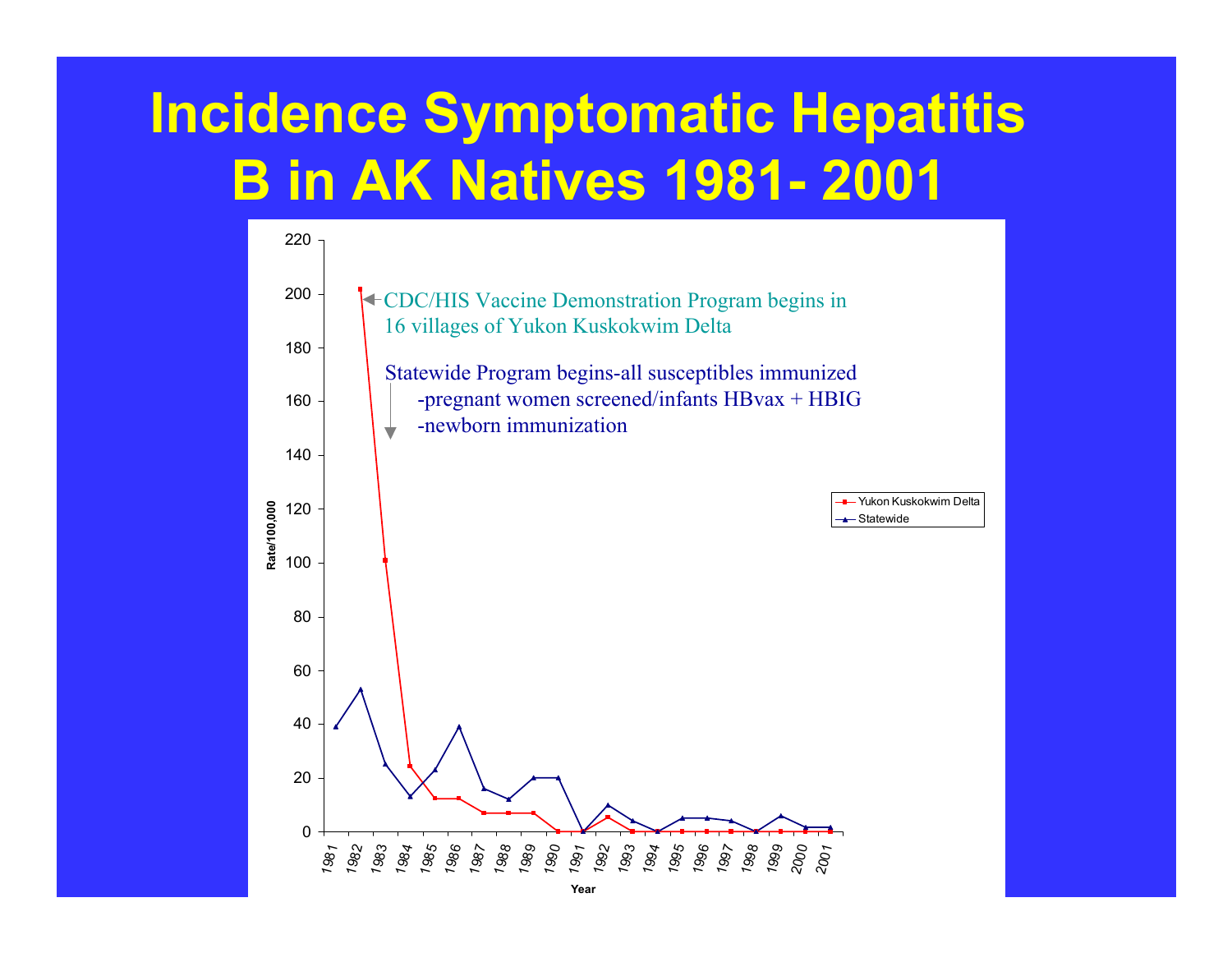## Bristol Bay Hepatitis Survey

- $\bullet$ • Serosurvey in 1984 of 603 persons  $\leq 30$ years of age 10 years after initiation of universal hepatitis B Immunization
	- Prevalence of HBsAg in 1984 was 13%
	- Prevalence of HBsAg in 1994:
		- Ages 0-10  $\Omega$
		- Ages 11-15  $8\%$
		- Ages 16-20 18%
		- Ages 21-30 21%

Harpaz J Infect Dis 2000;181:413-8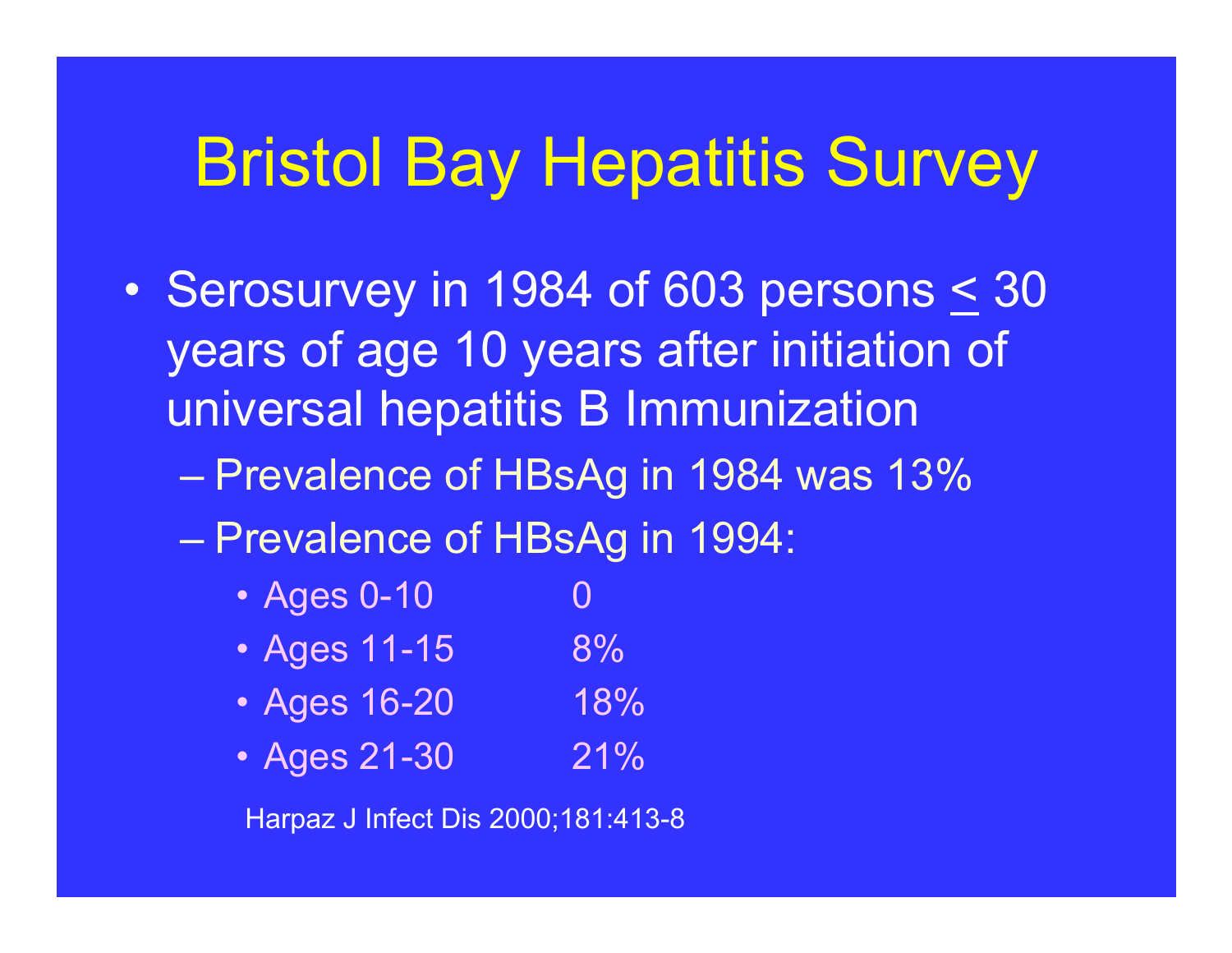#### **Age-specific Prevalence of HBV Infection Bristol Bay Eskimos, 1994**

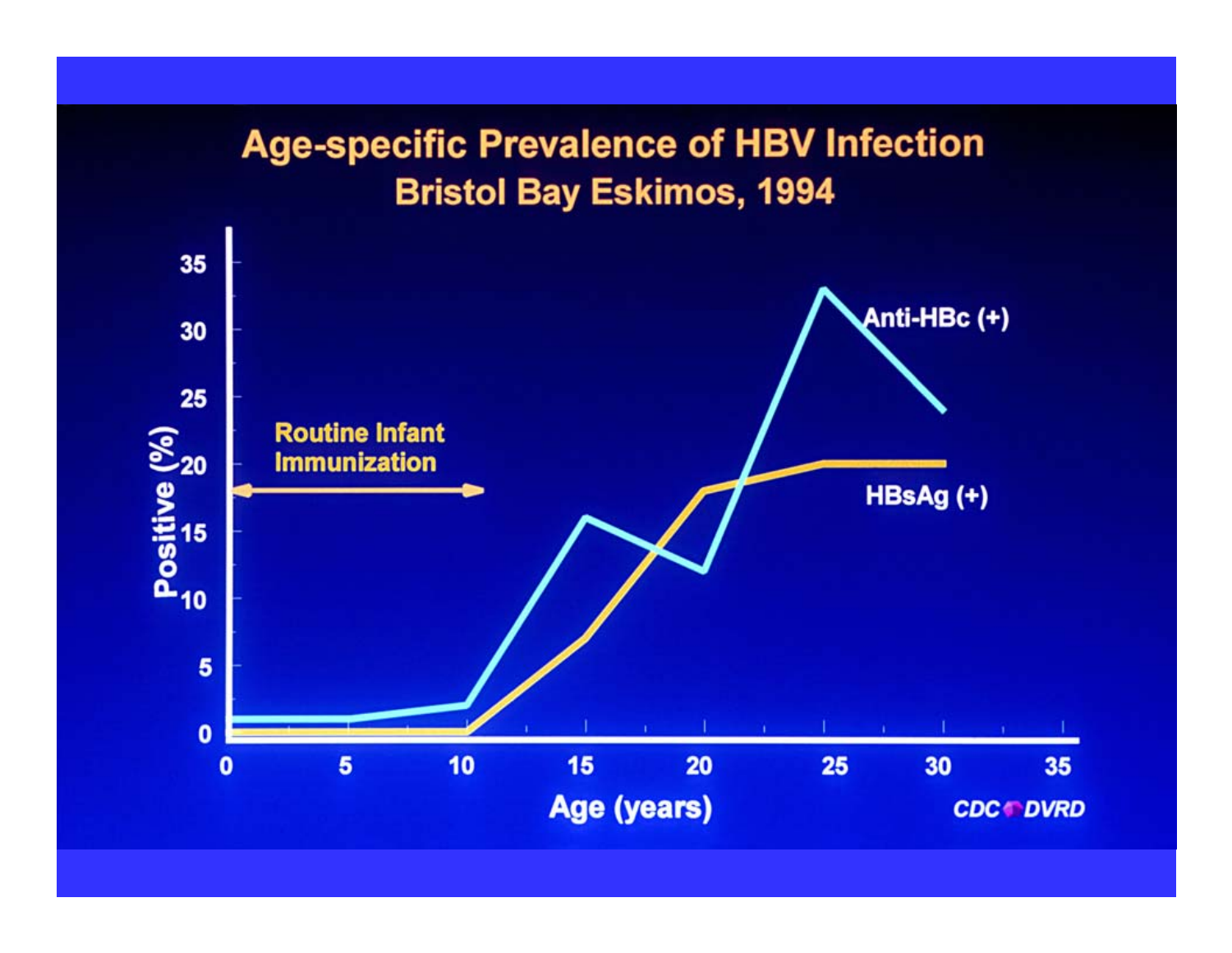## Impact of Hepatitis B Vaccination: HBeAg and Anti-HBe Over Time



**1973-1976 1983-1987 2002**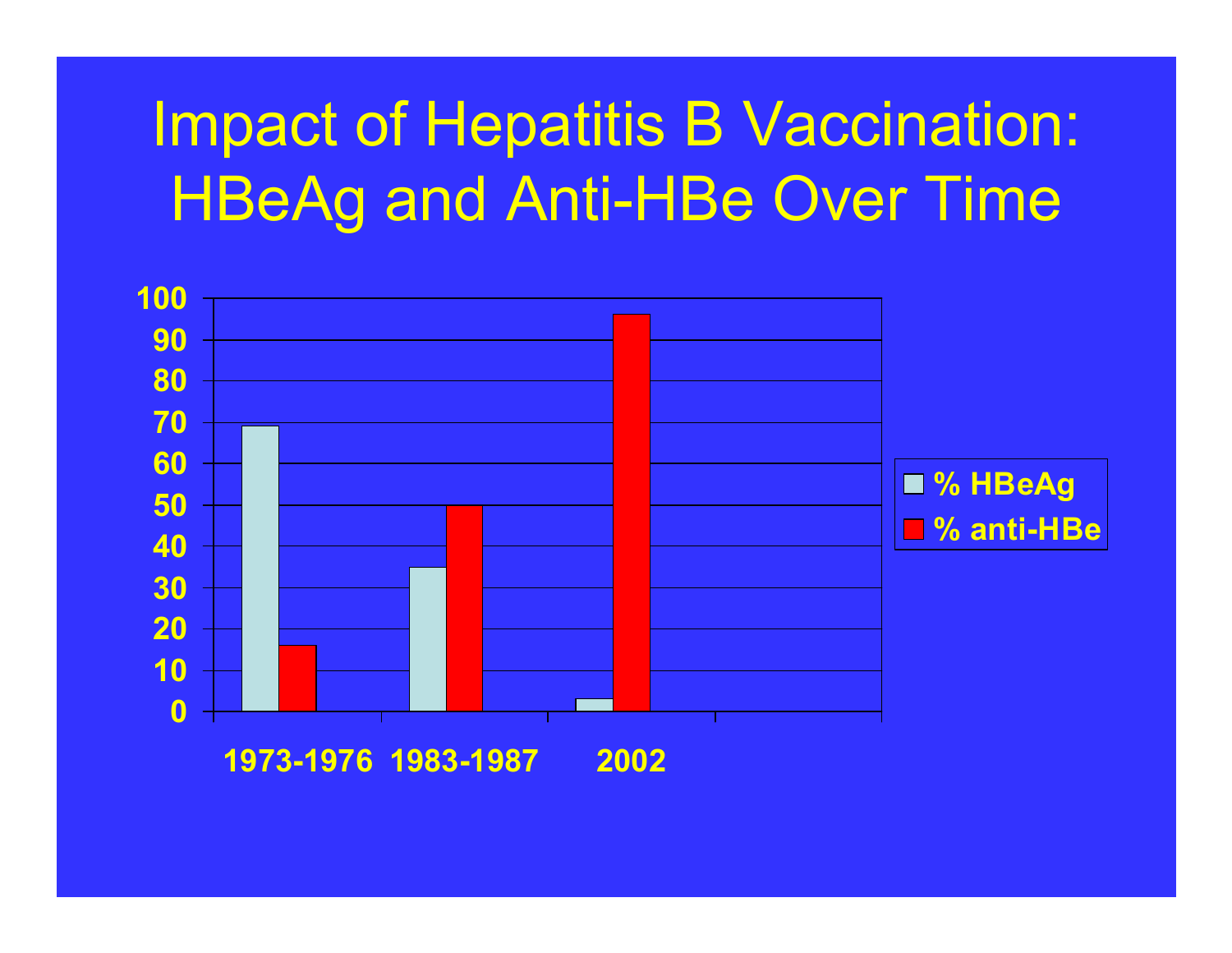### Chronic Hepatitis B in Alaska Natives Outcome Study

- All Alaska Natives are offered testing every 6 months for liver enzymes and AFP
- Consented participants also at baseline have: – HBV Genotype
	- HBV DNA levels
	- A sample is tested for viral mutations that may be associated with liver disease:
		- Pre-core mutant: Development of cirrhosis
		- Core-promoter mutation: Development of liver cancer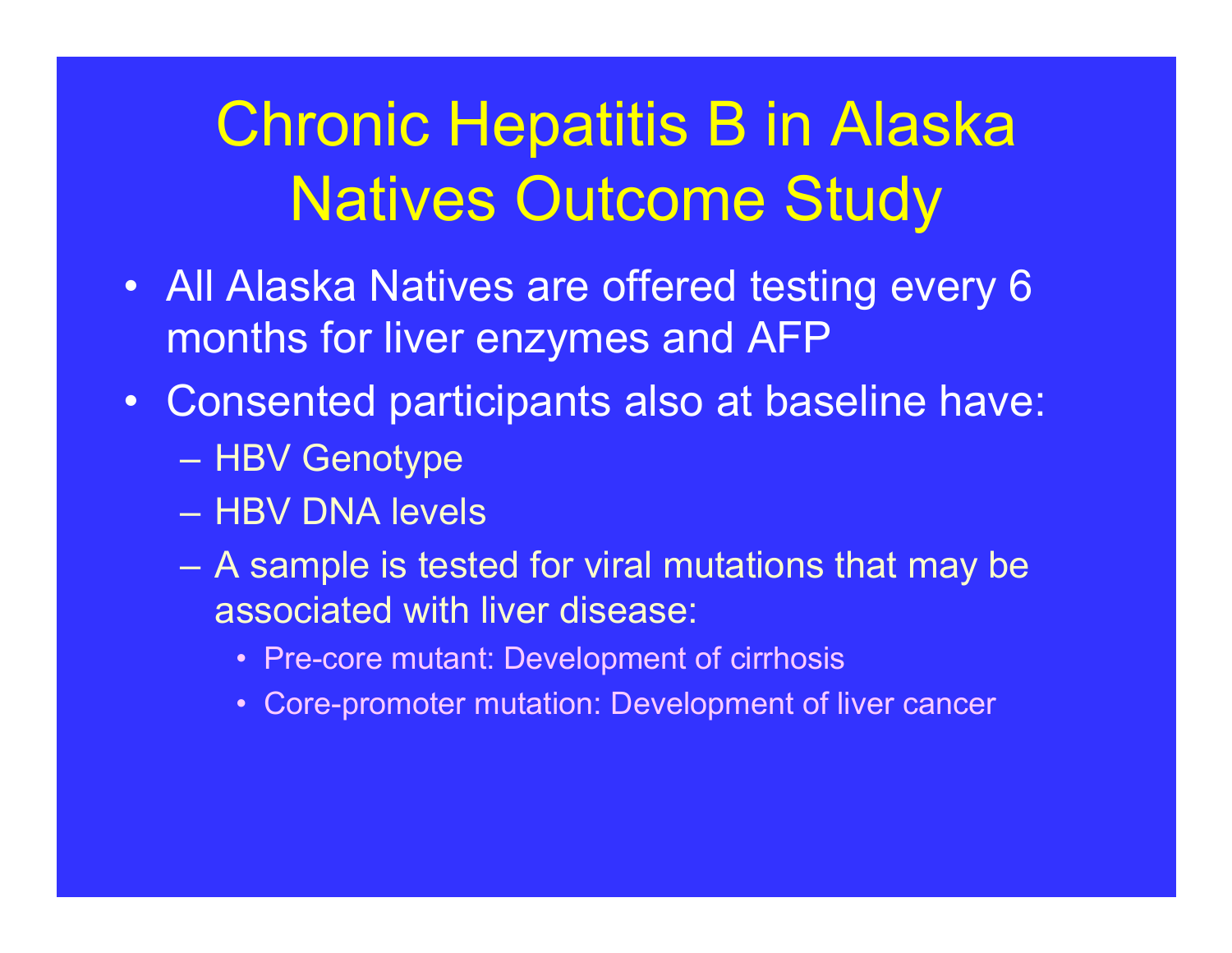### **HBV Immunization: Questions**

How do we determine when, if ever, to boost.

- Wait for symptomatic hepatitis to occur in vaccinated individuals (i.e. measles)
- Vaccinate at time when we can no longer demonstrate anamnestic response